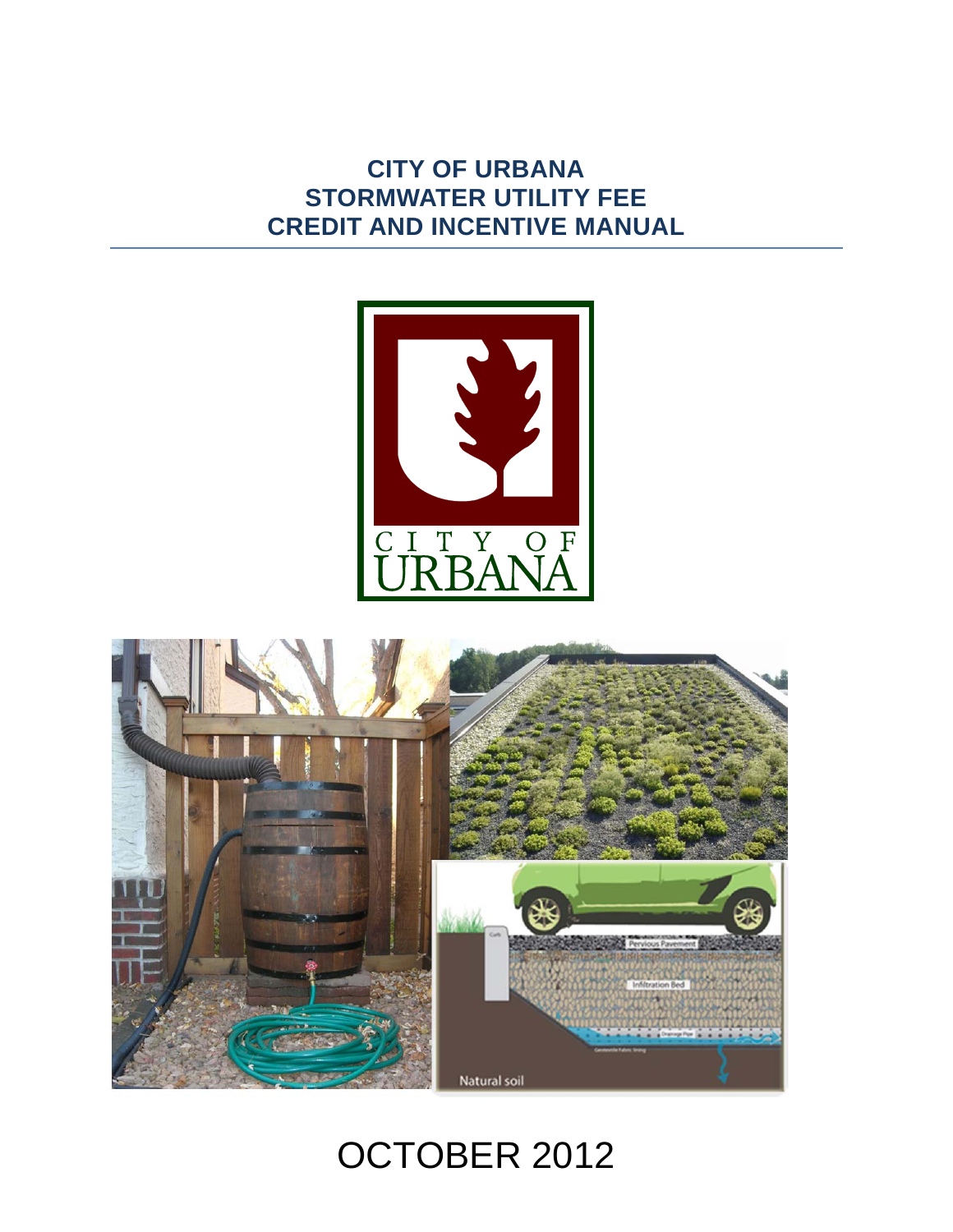## **TABLE OF CONTENTS**

| 1              |       |  |  |  |  |
|----------------|-------|--|--|--|--|
| 2              |       |  |  |  |  |
| 3              |       |  |  |  |  |
|                | 3.1   |  |  |  |  |
|                | 3.2   |  |  |  |  |
| $\overline{4}$ |       |  |  |  |  |
|                | 4.1   |  |  |  |  |
|                | 4.2   |  |  |  |  |
|                | 4.3   |  |  |  |  |
|                | 4.3.1 |  |  |  |  |
|                | 4.3.2 |  |  |  |  |
|                | 4.3.3 |  |  |  |  |
|                | 4.3.4 |  |  |  |  |
|                | 4.3.5 |  |  |  |  |
|                | 4.3.6 |  |  |  |  |
|                | 4.3.7 |  |  |  |  |
| 5              |       |  |  |  |  |
|                | 5.1   |  |  |  |  |
|                | 5.2   |  |  |  |  |
|                | 5.3   |  |  |  |  |
|                | 5.4   |  |  |  |  |
| 6              |       |  |  |  |  |
|                | 6.1   |  |  |  |  |
|                | 6.2   |  |  |  |  |
|                | 6.2.1 |  |  |  |  |
|                |       |  |  |  |  |
|                | 6.2.3 |  |  |  |  |
|                | 6.2.4 |  |  |  |  |
|                | 6.3   |  |  |  |  |
|                | 6.3.1 |  |  |  |  |
|                | 6.3.2 |  |  |  |  |
|                | 6.3.3 |  |  |  |  |
| 6.3.4          |       |  |  |  |  |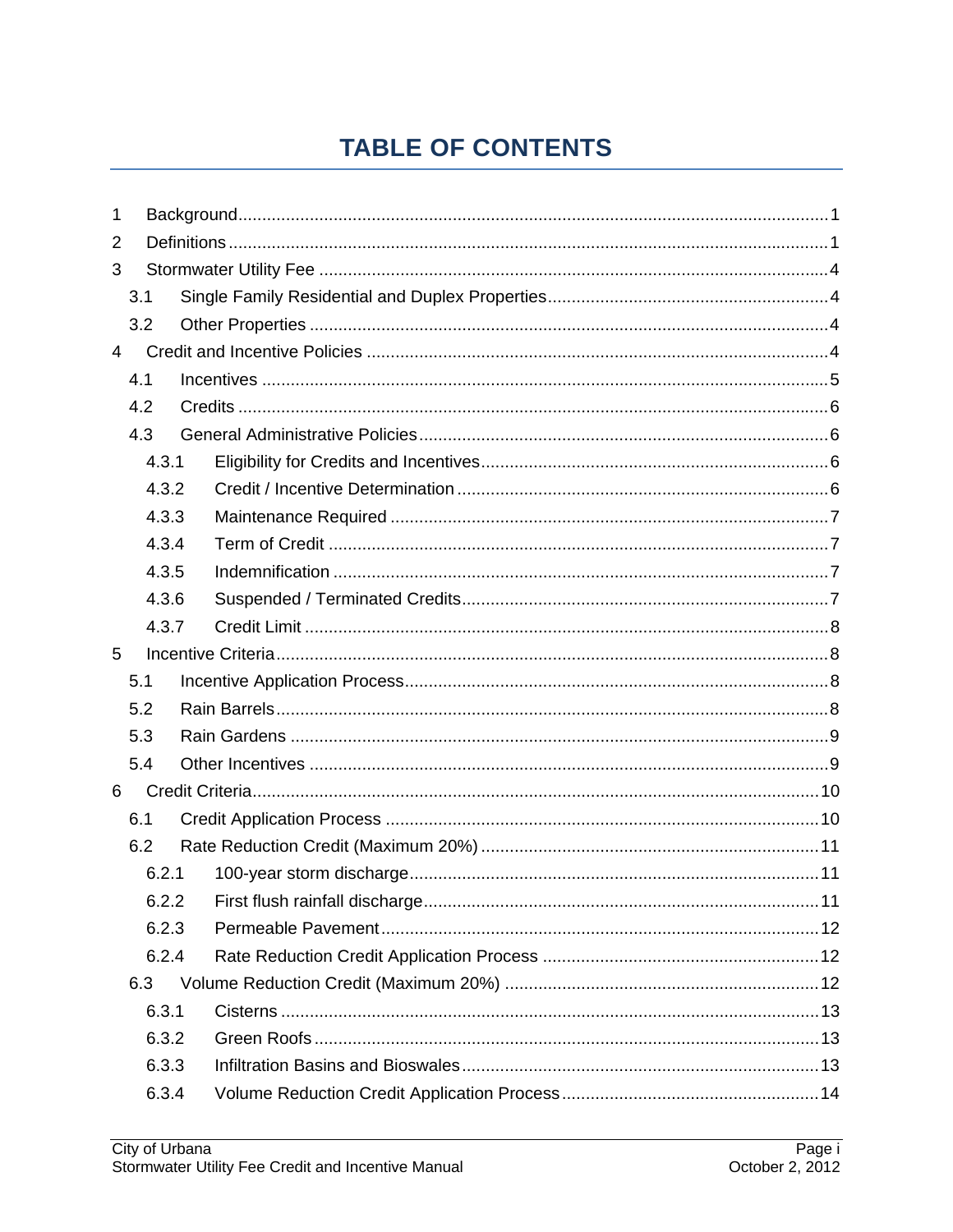| 6.4          |  |
|--------------|--|
| 6.5          |  |
| 6.6          |  |
| $\mathbf{7}$ |  |
| 7.1          |  |
| 7.2          |  |
| 7.3          |  |
| 7.4          |  |
| 7.5          |  |
| 8            |  |

## **LIST OF TABLES**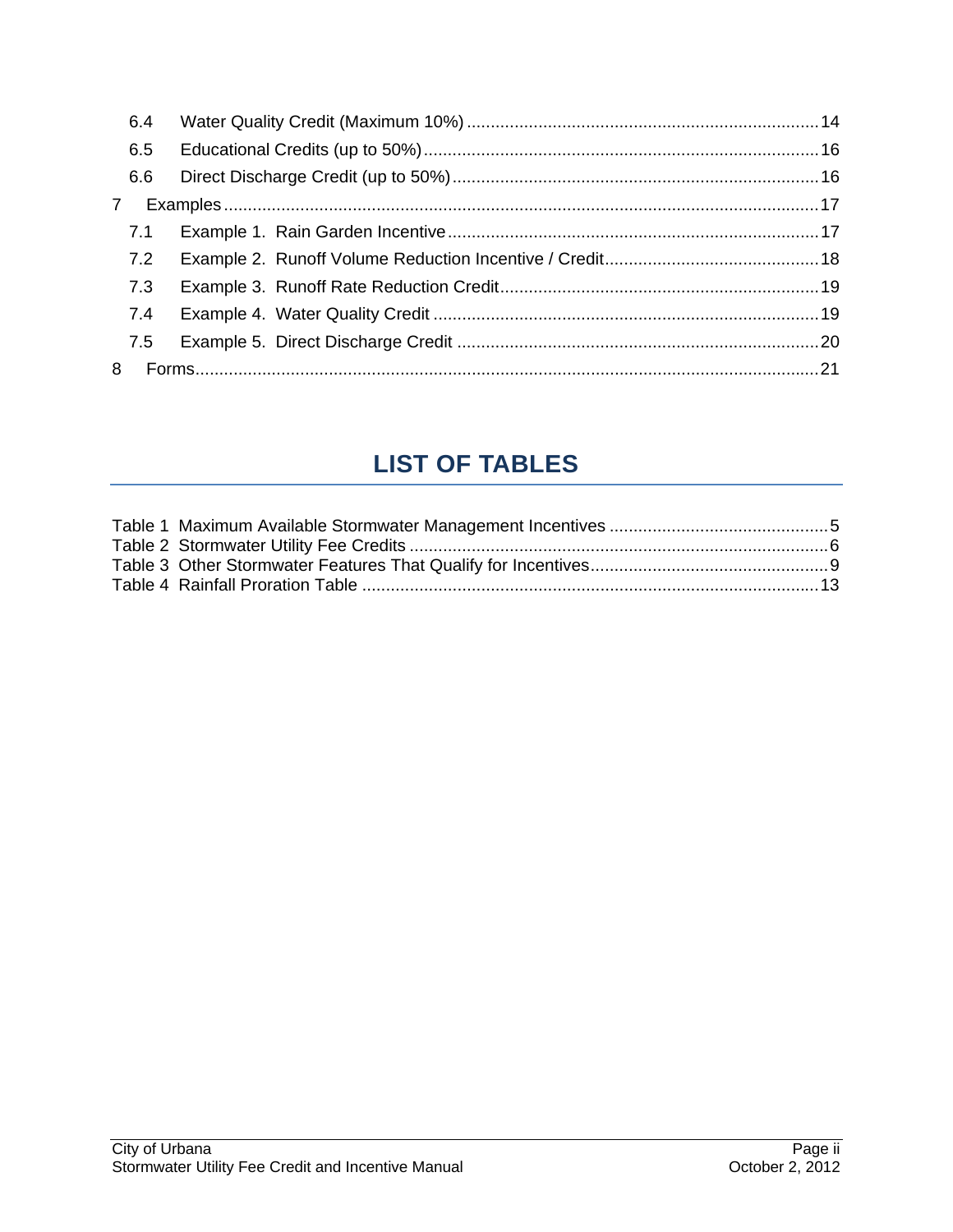## **CITY OF URBANA STORMWATER UTILITY FEE CREDIT AND INCENTIVE MANUAL**

## **1 BACKGROUND**

On-site stormwater management on private property utilizing green infrastructure and best management practices can reduce peak stormwater flow rates, total stormwater runoff, and stormwater pollution. To acknowledge the impact that on-site stormwater management can have on the City's stormwater management program costs, the City Council instructed the Department of Public Works to develop a system of credits and incentives for the stormwater utility fee.

Credit programs are a process through which a ratepayer can reduce their total stormwater user fee on a recurring basis, while incentives are one-time disbursements. Both programs are designed to promote on-site stormwater management and educational practices that will improve the function of the stormwater management program.

Ratepayers have an opportunity to reduce their stormwater utility fee amount by applying for the incentives and credits that are outlined in this manual. Incentives and credits are available to ratepayers who reduce the impact of the runoff from their properties by such methods as installing sustainable stormwater practices that allow stormwater to infiltrate into the ground. These practices offset the impact of some of the impervious surface on the property by reducing the rate and volume of runoff, and by improving water quality.

This document provides the details of the City of Urbana's stormwater utility fee credit and incentive program.

## **2 DEFINITIONS**

The following definitions will assist the applicant understand the references in this manual.

**Applicant -** The property owner (or their agent or legal representative) requesting a stormwater utility fee credit or incentive.

**Best Management Practice (BMP) -** A stormwater control which, when properly installed and maintained, reduces runoff volume, runoff rate, and/or the concentration of typical stormwater pollutants discharged from a property.

**Bioswale -** Landscape elements designed to infiltrate runoff and remove silt and pollution from stormwater. They consist of a swaled drainage course with gently sloped sides and filled with vegetation, compost, mulch and/or riprap. The water's flow path, along with the wide and shallow ditch, is designed to maximize the time water spends in the swale, which aids the trapping of pollutants and silt and infiltration/evapotranspiration.

**Cistern** - A watertight receptacle for holding rainwater. Cisterns range in capacity from a few hundred gallons to thousands of gallons, effectively forming covered reservoirs. The water in cisterns can be used for irrigation or other types of reuse and infiltration practices. Cisterns are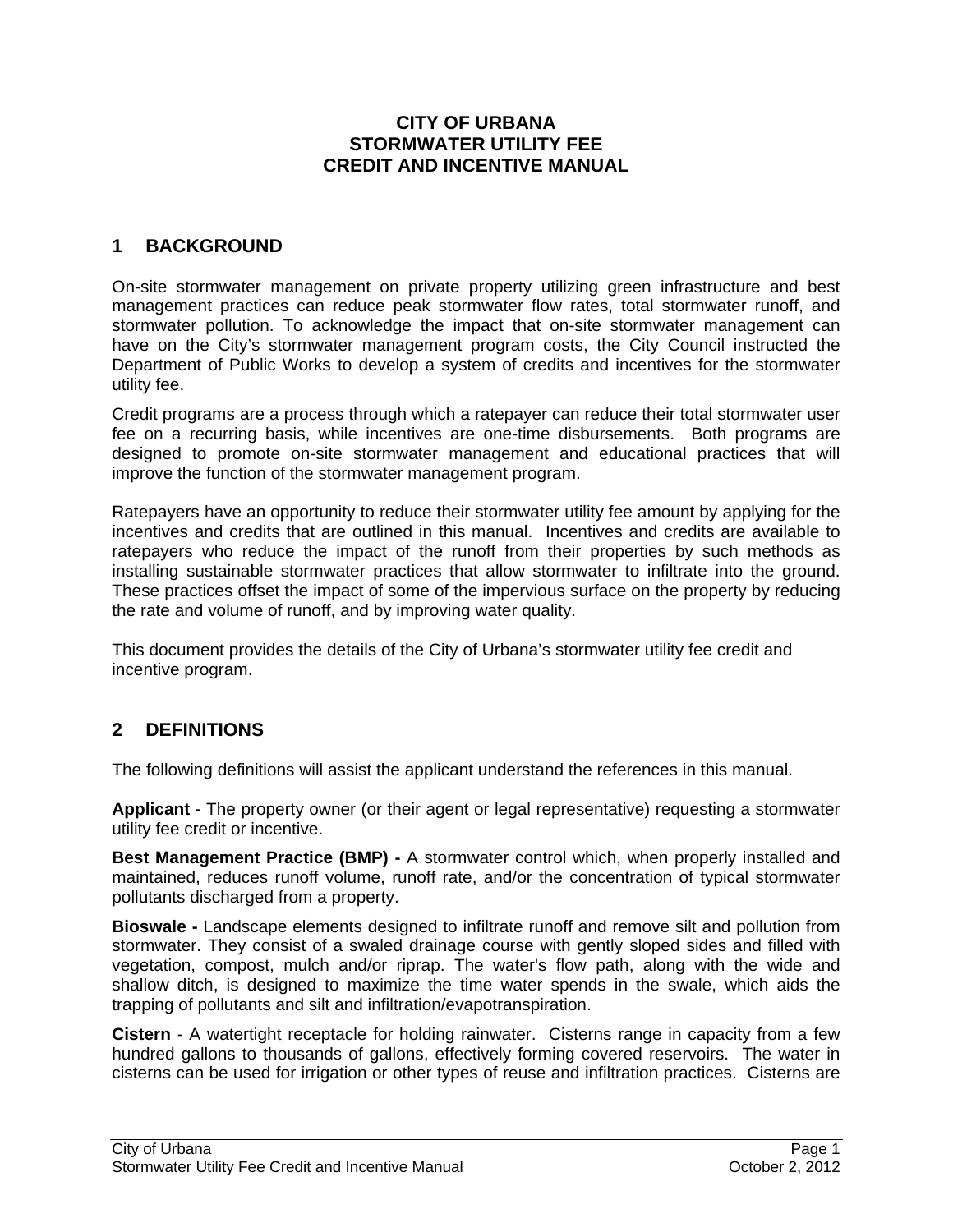typically gravity fed and capture runoff from surfaces at the same level or higher than the storage, typically from rooftops.

**City -** The City of Urbana, Illinois.

**Credit -** A conditional, recurring reduction in the amount of a stormwater user fee to an individual property based on City approved on-site stormwater volume reduction BMP, runoff rate reduction BMP, water quality BMP, approved stormwater educational program for students, or proof of direct discharge to a stream or creek not maintained by the City.

**Detention Basin (Dry Bottom) -** Privately-owned and maintained stormwater detention basin, constructed for the purpose of mitigating stormwater runoff from a developed site to control the peak discharge rates that is normally a dry basin between storms. Maintained by the property owner.

**Detention Basin (Wet Bottom) -** Privately-owned and maintained stormwater detention basin, constructed for the purpose of mitigating stormwater runoff from a developed site to control the peak discharge rates that normally has a permanent pool of water between storms. Maintained by the property owner.

**Drainage Easement -** The land required for the installation and maintenance of storm drainage facilities.

**Drainage Facilities -** All ditches, channels, conduits, retention-detention systems, tiles, swales, sewers, and other natural or artificial means of draining stormwater from land.

**Drainage System -** Any combination of surface and/or subsurface drainage components that collect, convey, store or treat stormwater runoff. This may include parking lots, streets, driveways and yards that convey storm runoff to a drainage swale, open ditch, or a storm sewer.

**ERU -** Equivalent Residential Unit, used as the basis for determining the stormwater service charge to a parcel. One ERU is Three thousand one hundred (3,100) square feet of impervious area. The number of ERU's attributed to a parcel is determined by dividing the total impervious area (square feet) of the parcel by three thousand one hundred (3,100) and rounding the result to the nearest tenth of an ERU. Rounding is down for fractional ERUs 0.05 or less, up for fractions greater than 0.05.

**Green Roofs** – A roof of a building that is partially or completely covered with vegetation and a growing medium, planted over a waterproof membrane. Green roofs serve several purposes for a building, such as absorbing rainwater, providing insulation, creating a habitat for wildlife, and helping to lower urban air temperatures and combat the heat island effect. There are two types of green roofs: intensive roofs, which are thicker and can support a wider variety of plants but are heavier and require more maintenance, and extensive roofs, which are covered in a light layer of vegetation and are lighter than an intensive green roof.

**Impervious Area -** Areas that prevent or impede the infiltration of stormwater into the soil. Common impervious areas include, but are not limited to; rooftops, sidewalks, walkways, patio areas, paved/gravel driveways, paved/gravel parking lots, paved/gravel storage areas, and permanent awnings.

**Incentive -** Stormwater management program incentives are one-time disbursements to a property owner for "partnering" with the city to achieve a stormwater management objective, such as the installation of a rain garden or rain barrel.

**Infiltration Basin –** A facility constructed within highly permeable soils that provides temporary storage of stormwater runoff. An infiltration basin does not normally have a structural outlet to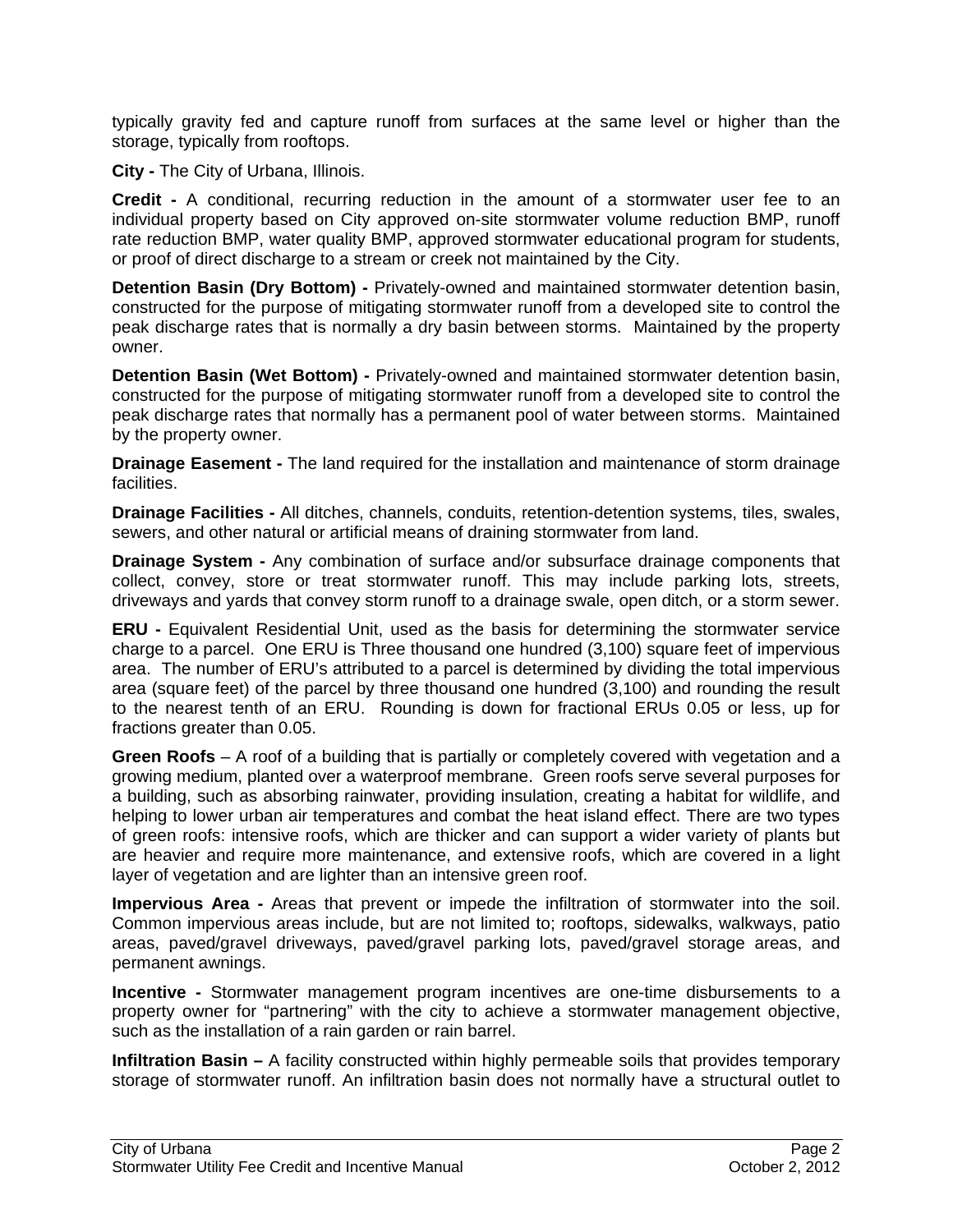discharge runoff from the stormwater quality design storm. Instead, outflow from an infiltration basin is through the surrounding soil.

**Maintenance –** Activities included but not limited to vegetation management, sediment removal, debris removal, and making repairs in a drainage facility or BMP so that it will perform the function for which it was designed and constructed.

**Manufactured BMPs-** A family of BMPs that can be installed as standalone water quality treatments or can be used in conjunction with detention basins to pre-treat the inflow.

**NPDES -** National Pollutant Discharge Elimination System, a United States Environmental Protection Agency program (delegated to the Illinois Environmental Protection Agency) initiated to reduce and eliminate pollutants reaching water bodies of all types.

**Owner -** The owner of land subject to the stormwater user fee.

**Pervious Pavement** – Pervious and permeable pavements are a range of materials and techniques for paving roads, parking lots and pavements that allow the movement of water and air around the paving material. Although some porous paving materials appear nearly **indistinguishable** from traditional nonporous materials, their environmental effects are qualitatively different. Whether pervious concrete, porous asphalt, paving stones or bricks, all these pervious materials allow precipitation to percolate through areas that would traditionally be impervious.

**Property –** Any parcel within the City of Urbana.

**Public Works Department -** The Public Works Department of the City of Urbana, the department that manages the stormwater utility.

**Qualified Professional –**An Illinois-registered Professional Engineer with experience in designing stormwater management BMPs.

**Rain barrels** - Structures designed to intercept and store runoff from rooftops. Typically, a rain barrel is a 55-gallon drum connected to a downspout. The stored water can provide irrigation for a garden or **can be released slowly to a lawn.** 

**Rain gardens - Shallow depressions planted with native perennial plants that are either located near a downspout or that are in an area that sheds noticeable amounts of rainwater. Rain gardens reduce runoff**, absorb pollutants, and sustain some wildlife.

**Ratepayer -** The owner of land subject to the stormwater user fee.

**Stormwater Utility Fee -** Fee charged to owners of all developed residential and "other properties" within the City, based on impervious area, to fund the management of the stormwater program.

**Swale -** A natural or constructed waterway, usually broad and shallow, covered with erosion resistant vegetation, used to convey surface water from a property to a stream, lake, detention basin or other outlet.

**Underdrain -** A drainage system below or near the bottom of a stormwater BMP whose purpose is to **dewater** the BMP by providing a connection to the local drainage system.

**Water Quality Detention Basins.** Water quality detention basins are extended wet bottom detention basins that are designed with two control volumes; one control volume is for flood management for the 50-year event as required by City stormwater management regulations, and the other is the water quality volume that is used to treat stormwater runoff prior to discharge from the detention basin.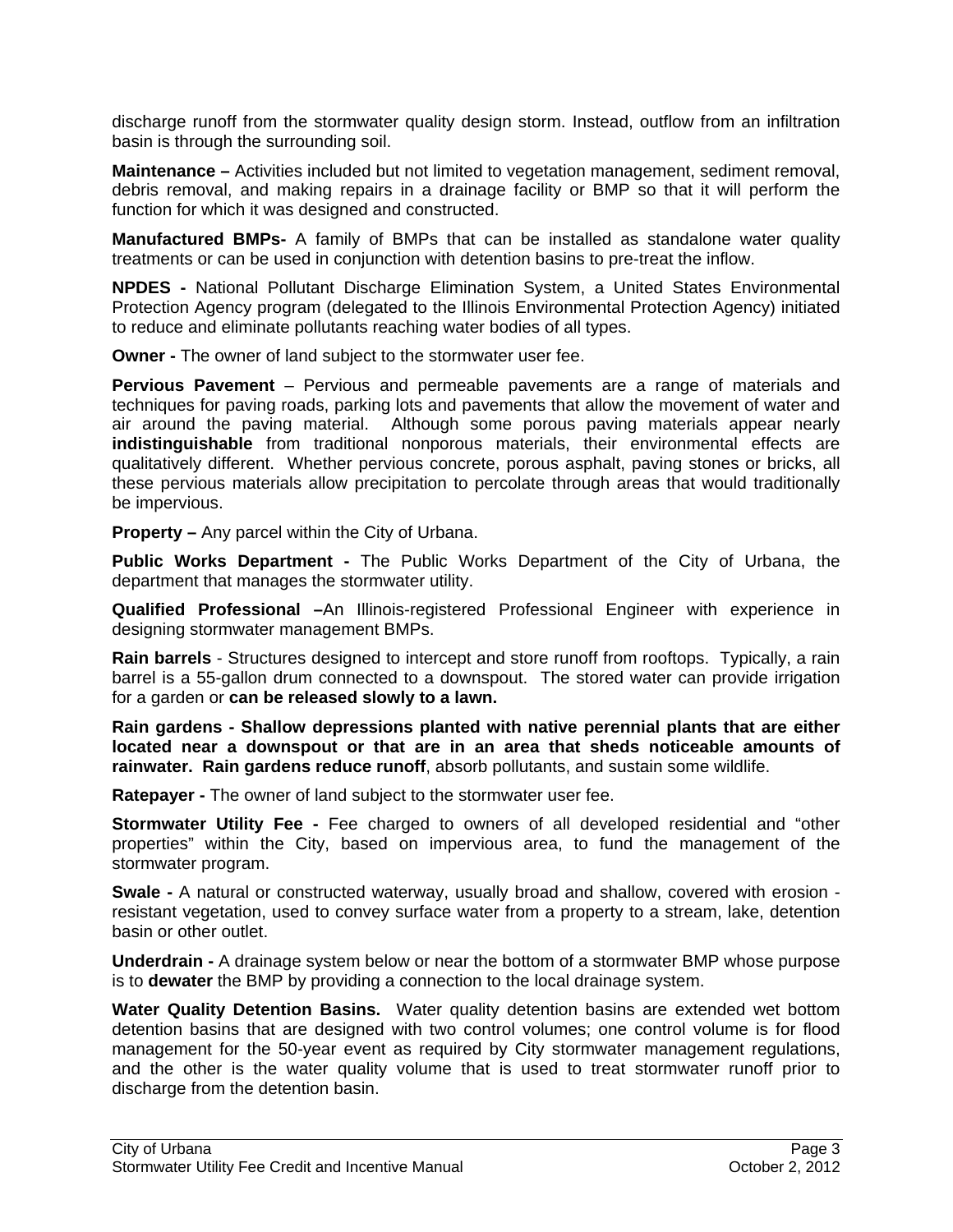## **3 STORMWATER UTILITY FEE**

A stormwater utility is different than other utilities in that there is no direct way to measure the "utility use" for each property, such as with a water or electric meter. Under a stormwater utility, the amount of utility use for each property is estimated based on the demand for service of the property. Due to the widely-documented relationship between intensity of development and stormwater runoff, the amount of impervious surfaces that exist on a property are used to estimate runoff potential of the developed property. The rationale behind this is that impervious surfaces don't allow stormwater to penetrate into the ground and thereby generate more stormwater runoff that drains into the City's stormwater infrastructure. The larger the impervious area on a property the more stormwater runoff may be generated by the property, which in turn increases demand on the City's stormwater infrastructure. Examples of impervious surfaces include roof tops, driveways, pavements, walkways or any other hard surface that prevents the infiltration of stormwater into the ground.

It has been determined that the average single family residential property in Urbana has approximately 3,100 square feet of impervious surface on it. This amount is known as an Equivalent Residential Unit (ERU), which becomes the base unit for calculating stormwater utility fees for all properties.

In determining how the fee amount is calculated, the stormwater utility rate structure classifies properties into two general categories. The first category is "single family residential and duplex properties". The second category includes all "other properties" that are not single family and duplex. Details for each category are provided below.

## **3.1 Single Family Residential and Duplex Properties**

For single family residential and duplex properties, the stormwater utility fee structure is based on a flat rate as each single family residential and duplex property is assumed to be represented by the average imperviousness, or 1.0 ERU.

## **3.2 Other Properties**

For all properties in the City that are not single family residential or duplex properties, the amount of the stormwater utility fee is the per month rate per ERU. For example, a property with 10,000 square feet of impervious area would have the following ERUs:

Number of ERUs = 10,000 square feet  $\div$  3,100 square feet = 3.23 ERUs  $\div$  3.2 ERUs

## **4 CREDIT AND INCENTIVE POLICIES**

While serving similar purposes, credits and incentives have fundamental differences. As defined above, credits are recurring discounts against stormwater utility user fees that are granted because the ratepayer meets on-site stormwater management criteria specifically identified as reducing costs to the City's stormwater management program. The qualifying activities typically provide either a reduction in peak discharge, a reduction in stormwater runoff volume, a water quality benefit, or some combination of the three. Incentives on the other hand are typically one time disbursements that fully or partially compensate a property owner for partnering with the City to achieve a stormwater management objective. Incentive programs are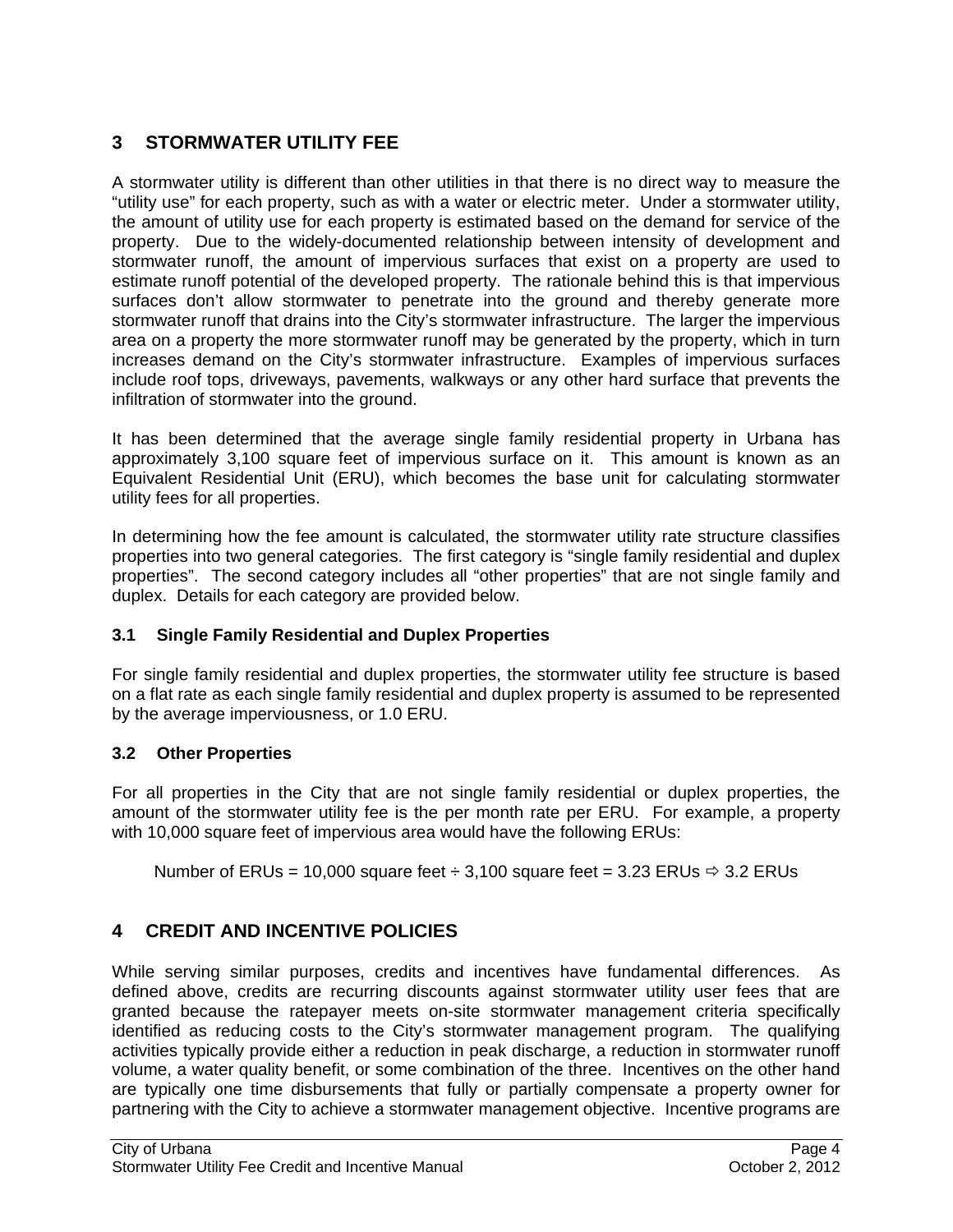sometimes available to any property owner, and other times they are open only to single family residential and other properties that may not be eligible to participate in a credit program.

The single family and duplex properties are eligible only for incentives. Credits will not be available to the individual detached single family residential and duplex properties because it is difficult for these individual properties to have a measurable impact on a city's level and cost of service for stormwater management. Incentive programs that target homeowner control of stormwater runoff using sustainable practices are a reasonable alternative to credit eligibility for those individual ratepayers.

For all other properties, credits and/or incentives may be available.

The following sections provide policies regarding incentives, credits, and the general administration of the City of Urbana's stormwater utility fee credit and incentive program.

#### **4.1 Incentives**

Incentives are available for residential and small business properties in the City of Urbana that install specific types of sustainable stormwater management features. Participation in the credits and incentives programs are mutually exclusive; credits and incentives will not be awarded to the same property. Those properties that are eligible for credits and incentives will have to choose between the two programs. Table 1 summarizes the types of stormwater management features that qualify for incentives and the maximum incentive amounts available.

| <b>Incentive Type</b>                  | <b>Maximum Amount</b> |
|----------------------------------------|-----------------------|
| Rain Barrel <sup>1</sup>               | \$50                  |
| Rain Garden <sup>2</sup>               | \$250                 |
| Runoff Rate Reduction <sup>2,3</sup>   | \$250                 |
| Runoff Volume Reduction <sup>2,3</sup> | \$250                 |
| Runoff Water Quality <sup>2,3</sup>    | \$250                 |
| <b>Total Incentive Available</b>       | \$300                 |

**Table 1 Maximum Available Stormwater Management Incentives** 

*Notes:* 

*1) Incentive is limited to two rain barrels per property once every 10 years 2) Only one of these practices may earn the \$250 incentive every 10 years 3) Incentives are paid for 25% of the stormwater management practice construction cost, up to the indicated maximum amount* 

The maximum incentive amount available per property is \$300 every 10 years; \$50 for up to 2 rain barrels and \$250 for no more than one of the other types of stormwater management practices shown in Table 1. Properties would be eligible for additional incentives after 10 years had passed from hitting the initial \$300 incentive limit. The \$300 maximum limit would apply to each ten year period of eligibility for a property to receive incentives. Specific guidelines for the incentive program are provided in Section 4.3.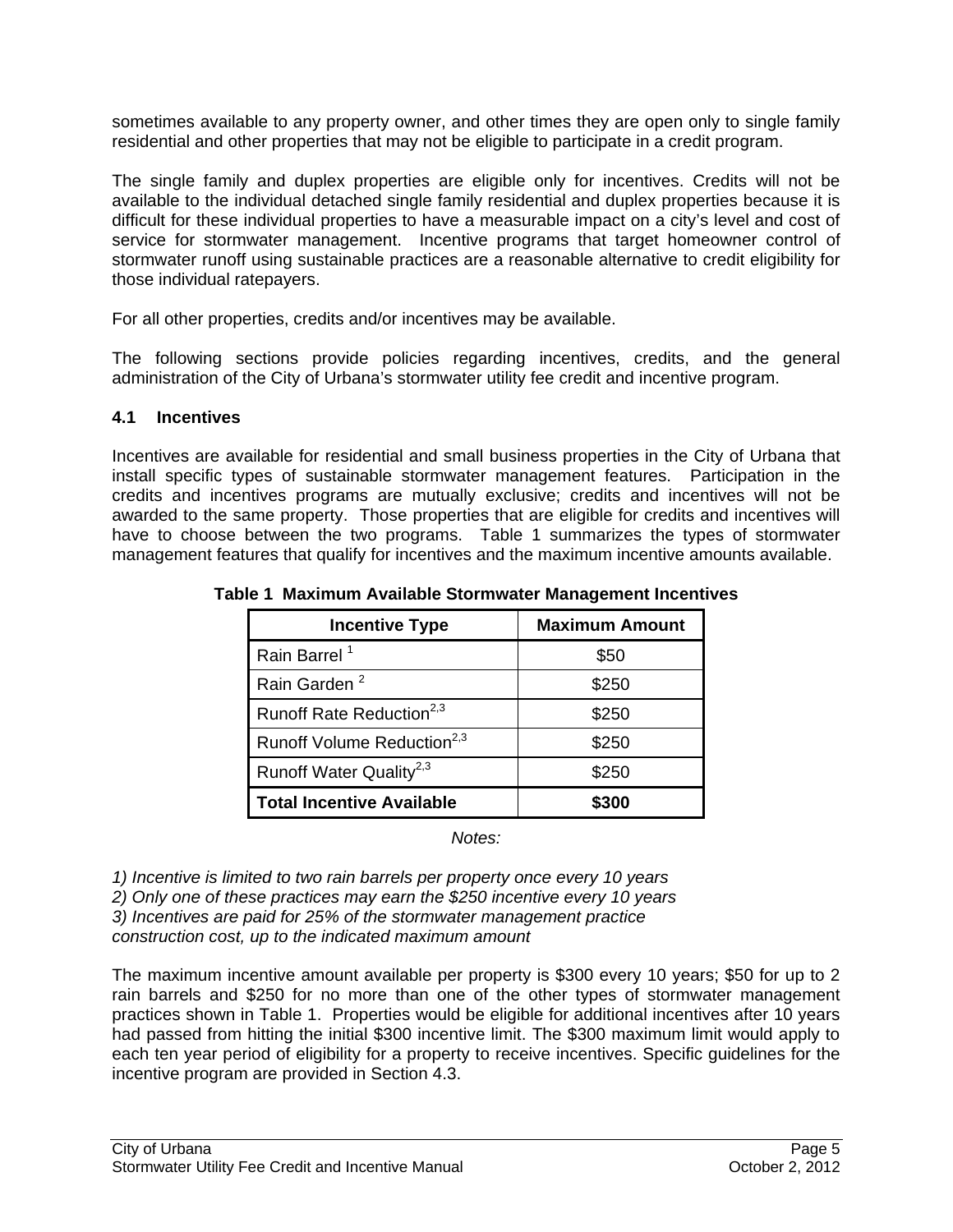Since funds are limited each year, the incentive payments shall be made only in the order in which they are determined to be eligible.

## **4.2 Credits**

The City of Urbana has adopted a credit program policy that has identified a total of 5 categories of credits. These categories include: 1) rate reduction credits; 2) volume reduction credits; 3) water quality credits; 4) direct discharge credits, and 5) education credits. Table 2 summarizes the credits and the applicable credit limit for each category.

|                                | <b>Credit Amount</b>          |                         |  |
|--------------------------------|-------------------------------|-------------------------|--|
| <b>Credit Type</b>             | <b>Single Family / Duplex</b> | <b>Other Properties</b> |  |
| <b>Runoff Rate Reduction</b>   | <b>NA</b>                     | $20\%$ max.             |  |
| <b>Runoff Volume Reduction</b> | <b>NA</b>                     | 20% max.                |  |
| <b>Runoff Water Quality</b>    | ΝA                            | 10% max.                |  |
| <b>Direct Discharge</b>        | ΝA                            | 50% max.                |  |
| Education                      | ΝA                            | \$5/student, 50% max.   |  |

| <b>Table 2 Stormwater Utility Fee Credits</b> |  |  |
|-----------------------------------------------|--|--|
|                                               |  |  |

Participation in the credits and incentives programs is mutually exclusive; credits and incentives will not be awarded to the same property. Those properties that are eligible for credits and incentives will have to choose between the two programs.

## **4.3 General Administrative Policies**

## **4.3.1 Eligibility for Credits and Incentives**

The following policies apply to eligibility for participation in the City of Urbana credit and incentive programs:

- a) The incentive program is available for participation by any property in the City of Urbana that is not participating in the credit program.
- b) Owners of properties other than single family residential or duplex are eligible to apply for rate reduction, volume reduction, water quality, education, or direct discharge credits when qualifying conditions are met.

## **4.3.2 Credit / Incentive Determination**

It is the intent of the City to process applications within thirty (30) working days of submittal of a complete and correct application package. Billing adjustments required to implement credits shall be applied retroactively to the date of receipt of the customer's complete application. A pending application for credit shall not constitute a valid reason for non-payment of the currently assessed stormwater utility fee by the customer. If an application is denied, a letter explaining reason(s) for the denial will be provided to the applicant. The applicant has the right to appeal this decision in accord with the procedures outlined in Article VIII of Chapter 24 of the Urbana City Code.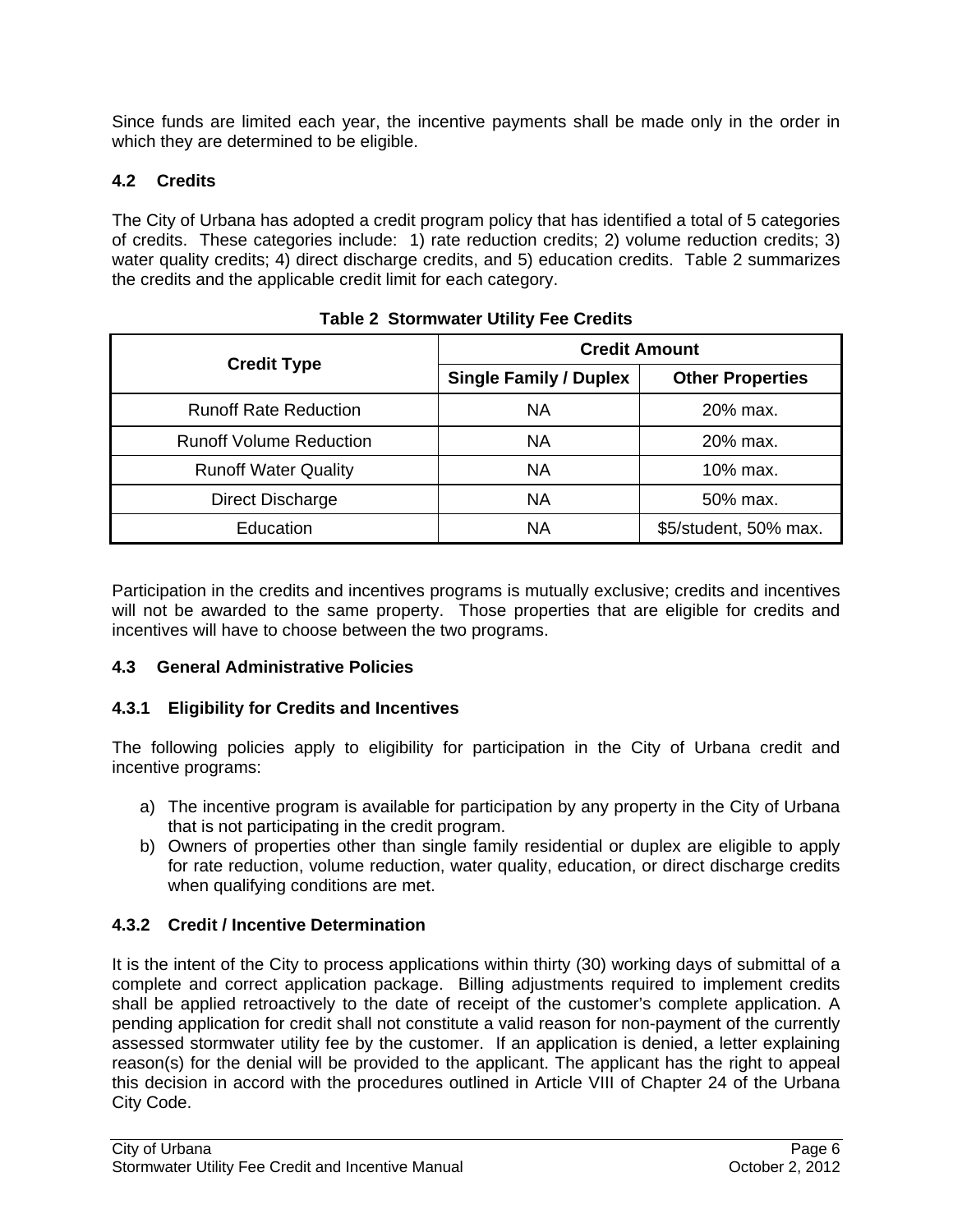## **4.3.3 Maintenance Required**

All stormwater management facilities require maintenance in order to perform as designed. Stormwater detention facilities are required to be maintained as prescribed in Article III, Section 21-42, Part E (2) of the Urbana Subdivision and Land Development Code. Proof of maintenance is required annually in the form of an annual report submitted to the Public Works Department in accordance with the inspection form included in the stormwater detention facility maintenance agreement. Failure to maintain stormwater management facilities will result in the loss of stormwater utility fee credits.

## **4.3.4 Term of Credit**

All stormwater utility credits must be inspected and approved by Public Works Department Staff annually.

#### **4.3.5 Indemnification**

By applying for permission to construct, install, or modify a stormwater management facility or BMP, and by nature of applying for a stormwater utility fee credit, the applicant is hereby legally acknowledging and agreeing to the following:

- a) After completion of the construction, modification, or installation by the Owners and approval by the City, the stormwater management facility or BMP shall remain a privately owned and maintained stormwater management facility /BMP, shall not be regarded as owned by the City, and shall not become a part of the maintenance program of the City. All maintenance responsibility and liability shall be and remain with the Owners, their personal representatives, heirs, grantees, successors and assigns.
- b) Owners, their personal representatives, heirs, grantees, successors and assigns shall indemnify and hold harmless the City, its officers agents and employees from any and all claims, actions, causes of action, judgments, damages, losses, costs, and expenses (including attorney's fees) arising out of or resulting from the construction, modification, installation, maintenance, or operation of the stormwater management facility / BMP.
- c) Owners, their personal representatives, heirs, grantees, successors and assigns acknowledge that credits are not perpetual and that both maintenance of stormwater management facilities and annual reporting of maintenance activities may be required in order to maintain all approved credits.
- d) Participation in the credit or incentive program grants the City and its representatives Right of Entry to inspect and/or monitor the performance of stormwater management facilities.
- e) Once approved, credit shall continue to be applied to the parcel(s) after the transfer of ownership under the same terms and conditions of inspection and continued maintenance of the BMP.

## **4.3.6 Suspended / Terminated Credits**

If the terms of the credit are not met, particularly in regard to annual reporting and maintenance when required, the property owner will be notified and will have 30 days to come into compliance before the credit will be terminated. Once a credit is terminated a complete application must be submitted and approved in order to restore the credit.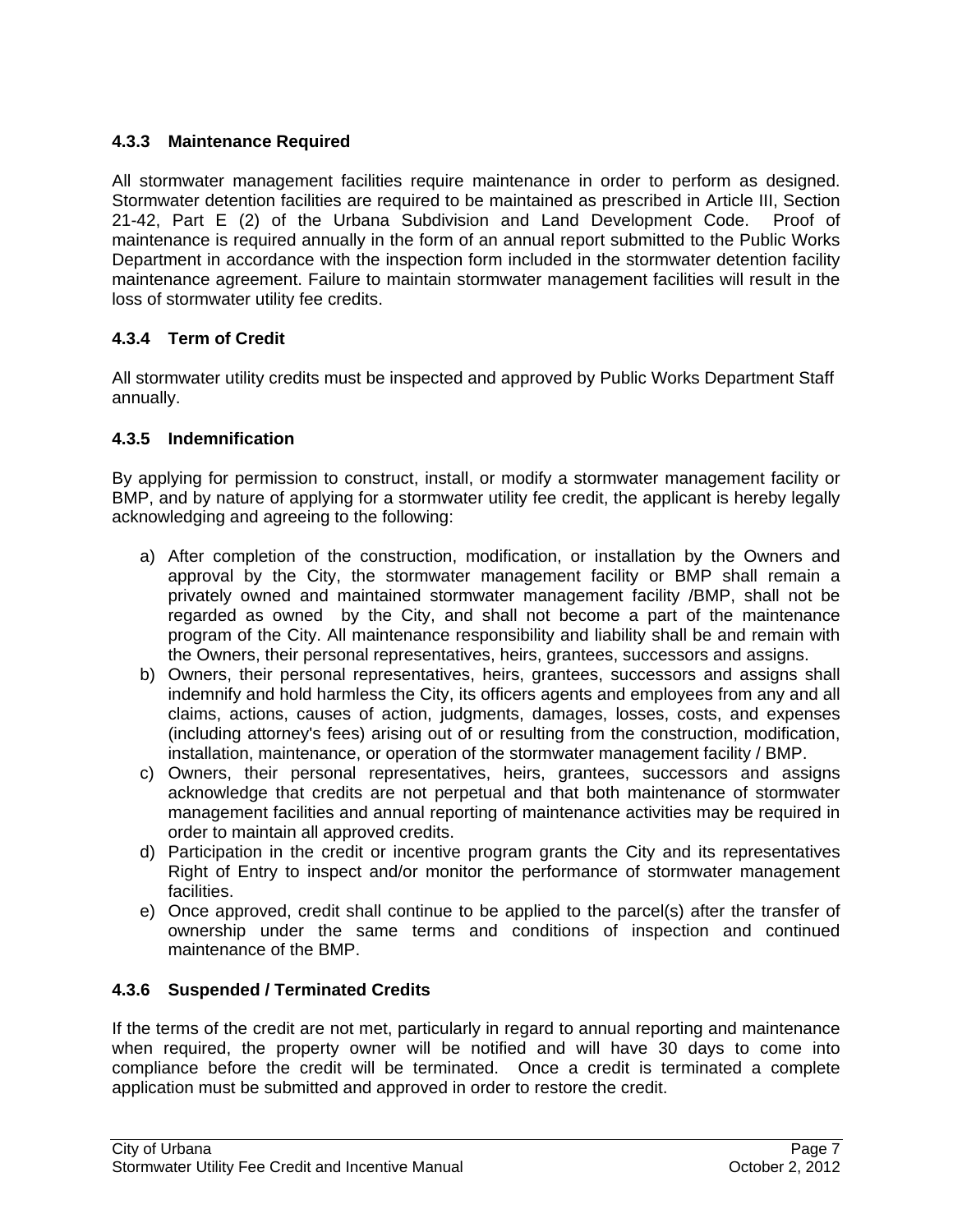## **4.3.7 Credit Limit**

Because the property owner's stormwater utility fee is based on not only the direct impact of their discharges, but also the common impacts on the citywide system that is used by the entire community, it has been determined that the maximum credit that will be available to any individual property will be 50% of the stormwater utility fee for that property. The 50% maximum may be reached in a number of ways utilizing the five categories of credits.

## **5 INCENTIVE CRITERIA**

Incentives are available to any residential or small business property in the City of Urbana that installs specific types of sustainable stormwater management features. It should be noted that the credit and incentive programs are mutually exclusive and that credits and incentives will not be awarded to the same property. Those properties that are also eligible for credits will have to choose between the two programs.

The following sections describe the requirements for participation in the City of Urbana's stormwater management incentive program.

## **5.1 Incentive Application Process**

The following process should be followed to submit an application for a stormwater management incentive.

- a) Download current Incentive Application Form from the City website or obtain the form from the City of Urbana Public Works Department (706 S. Glover Avenue). Forms included in Appendices.
- b) Prepare Incentive Application Form
- c) Submit form and attachments (if required) to the Public Works Department
- d) City will check to insure submittal is complete and notify applicant
- e) City will review application within 30 working days and notify applicant of incentive determination, including identification of deficiencies if the application is not approved
- f) If the incentive is denied applicant may address identified deficiencies and resubmit a revised application
- g) If an incentive is denied applicant may appeal the determination following guidelines in Article VIII of Chapter of the Urbana City Code

## **5.2 Rain Barrels**

The City will subsidize a purchase of up to two (2) rain barrels per household at \$25/barrel. The rain barrels must be purchased from a pre-approved supplier located in Urbana. The suppliers are identified on the City's website and the rebate is applied at the time of purchase. Eligible property owners may take advantage of this incentive program once every 10 years.

Rain barrels purchased prior to the implementation of the stormwater utility fee on July 1, 2013 are not eligible for this incentive.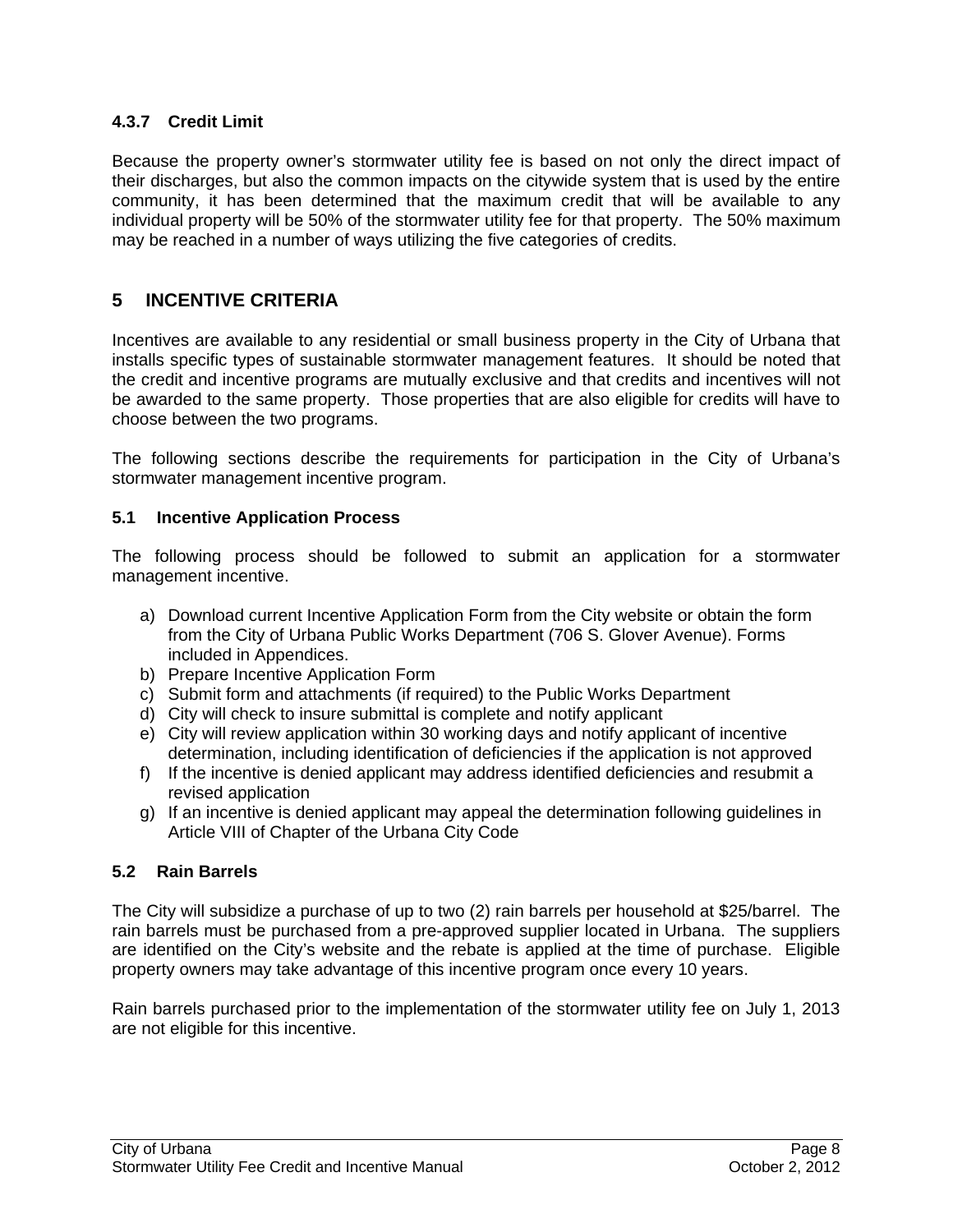#### **5.3 Rain Gardens**

The City will reimburse qualifying property owners up to \$250 for a rain garden that has a minimum surface area of 100 square feet and has at least 500 square feet of impervious area draining into it. Reimbursement for smaller rain gardens shall be prorated based on the square footage of the rain garden. The minimum rain garden eligible for an incentive shall be 50 square feet.

The rain garden should be designed with a ponding area to capture and infiltrate the runoff from one inch of rainfall on the contributory impervious area within 24 hours. The property owner will need to determine whether or not soil amendments are necessary in order for the water to infiltrate in 24 hours.

The City will pay the incentive to the property owner after construction has been completed and the construction has been inspected and approved by the City.

If an incentive is granted for a rain garden no other incentive, other than the rain barrel incentive is available to the property for 10 years.

#### **5.4 Other Incentives**

Eligible properties in the City may apply for incentives for installing and/or implementing activities that provide either a reduction in peak discharge, a reduction in stormwater runoff volume, a water quality benefit, or some combination of the three. The property owner is required to submit a plan to the City for review and approval prior to construction or installation of the stormwater management practice or facility. The amount of the incentive will be 25% of the construction cost for the activity up to a maximum incentive of \$250. The City will pay the incentive to the property owner after construction has been completed and the installation has been inspected and approved by the City. All costs for the construction of the stormwater management feature(s) must be documented and submitted to the City before payment of the incentive. Table 3 lists some typical stormwater features that would qualify for incentive payments under this section.

| <b>Stormwater Management Activity</b> | <b>Incentive Category</b>                                 |
|---------------------------------------|-----------------------------------------------------------|
| Permeable Pavement                    | Peak Discharge/ Water Quality                             |
| Cistern                               | <b>Volume Reduction</b>                                   |
| Green Roof                            | Volume Reduction/ Peak<br><b>Discharge /Water Quality</b> |
| Bioswale/Rain Garden                  | Peak Discharge/Volume<br><b>Reduction/Water Quality</b>   |
| <b>Detention Basins</b>               | Peak Discharge/ Water Quality                             |
| <b>Manufactured BMPs</b>              | Peak Discharge/Volume<br><b>Reduction/Water Quality</b>   |
| <b>Infiltration Basins</b>            | Peak Discharge/Volume<br><b>Reduction/Water Quality</b>   |

**Table 3 Other Stormwater Features That Qualify for Incentives**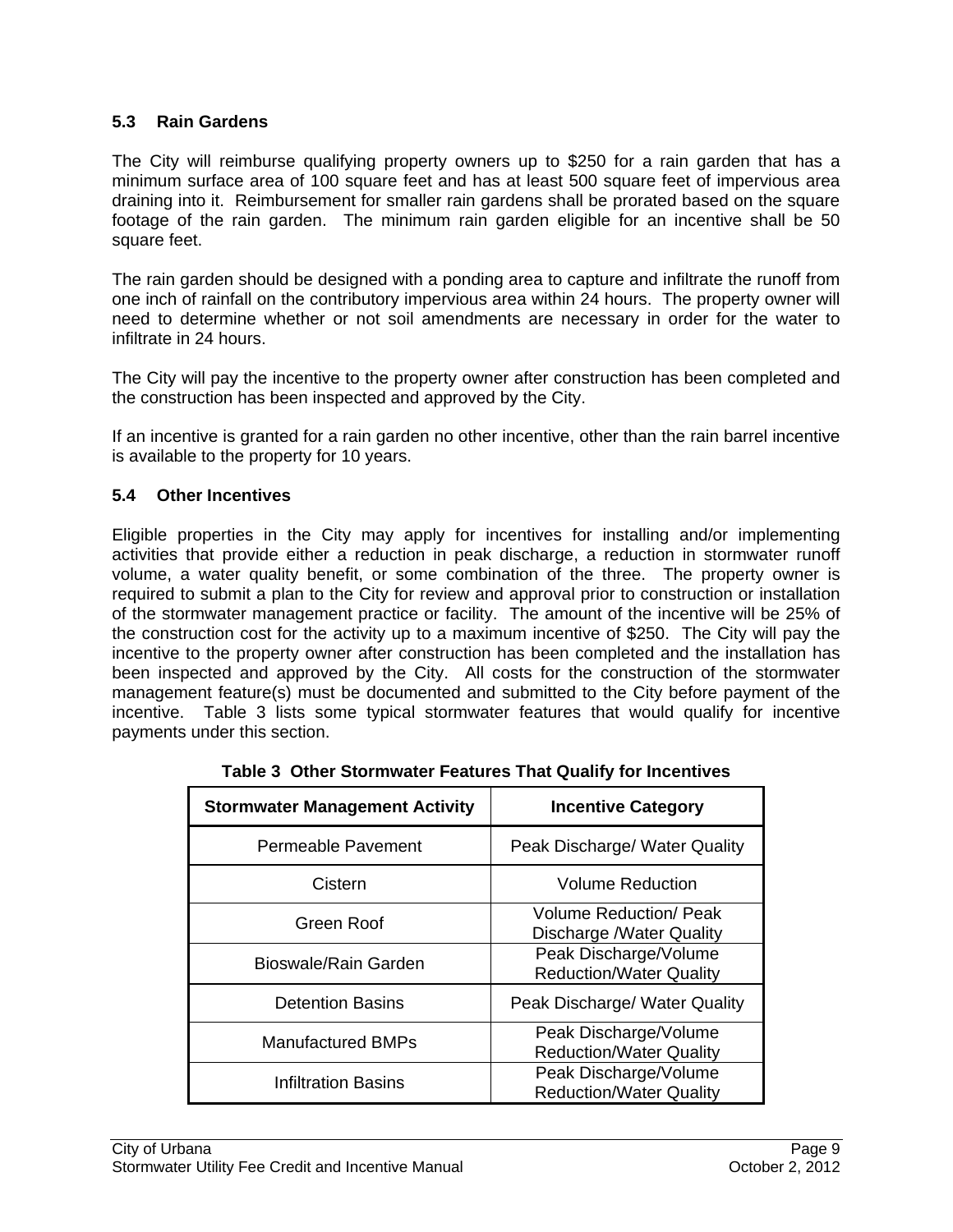These incentives are earned individually. The property owner may earn up to a \$250 maximum incentive for installing one of the stormwater management practices identified in Table 3. The maximum incentive amount that a property owner is eligible to receive for practices described in this section or for a rain garden is \$250 every 10 years (does not include the rain barrel incentive).

Incentives are subject to the following: 1) the stormwater management feature must treat the runoff from a minimum of 500 square feet of impervious area; 2) the amount of the incentive is 25% of the construction cost, up to a maximum incentive of \$250, and; 3) each property is eligible for no more than one incentive disbursement for either a rain garden or Table 3 activity every 10 years.

Eligible construction costs for calculation of the incentive payment must be directly related to the costs associated with the stormwater management feature. Stormwater features constructed for new homes are eligible for the incentives.

## **6 CREDIT CRITERIA**

The City of Urbana has adopted a credit program policy that has identified a total of 5 categories of credits. These categories include: 1) rate reduction credits; 2) volume reduction credits; 3) water quality credits; 4) direct discharge credits, and 5) education credits. It should be noted that single family residential and duplex properties are not eligible for credits. In the following sections the credits available to properties in Urbana are discussed, including the specifics of how to apply for the credits.

## **6.1 Credit Application Process**

The following process should be followed to submit an application for a stormwater utility fee credit.

- a) Download current credit application forms from City website or obtain the form from the City of Urbana Public Works Department (706 S. Glover Avenue). Form provided in Appendices.
- b) Prepare general credit application form.
- c) Prepare credit-specific application form(s).
- d) Prepare or locate required site drainage plan showing topography, drainage patterns, and contributing area to each stormwater management structure
- e) Prepare technical calculations required to determine applicability of credit(s)
- f) Obtain appropriate signatures on forms
- g) Submit forms and required attachments to the Public Works Department.
- h) City will check to insure submittal is complete and notify the applicant
- i) City will review application within 30 working days and notify the applicant of credit determination, including identification of deficiencies if the application is not approved
- j) If credit is denied applicant may address identified deficiencies and resubmit the revised application
- k) If credit is denied applicant may appeal the determination following guidelines in Section 24-204 of the Urbana City Code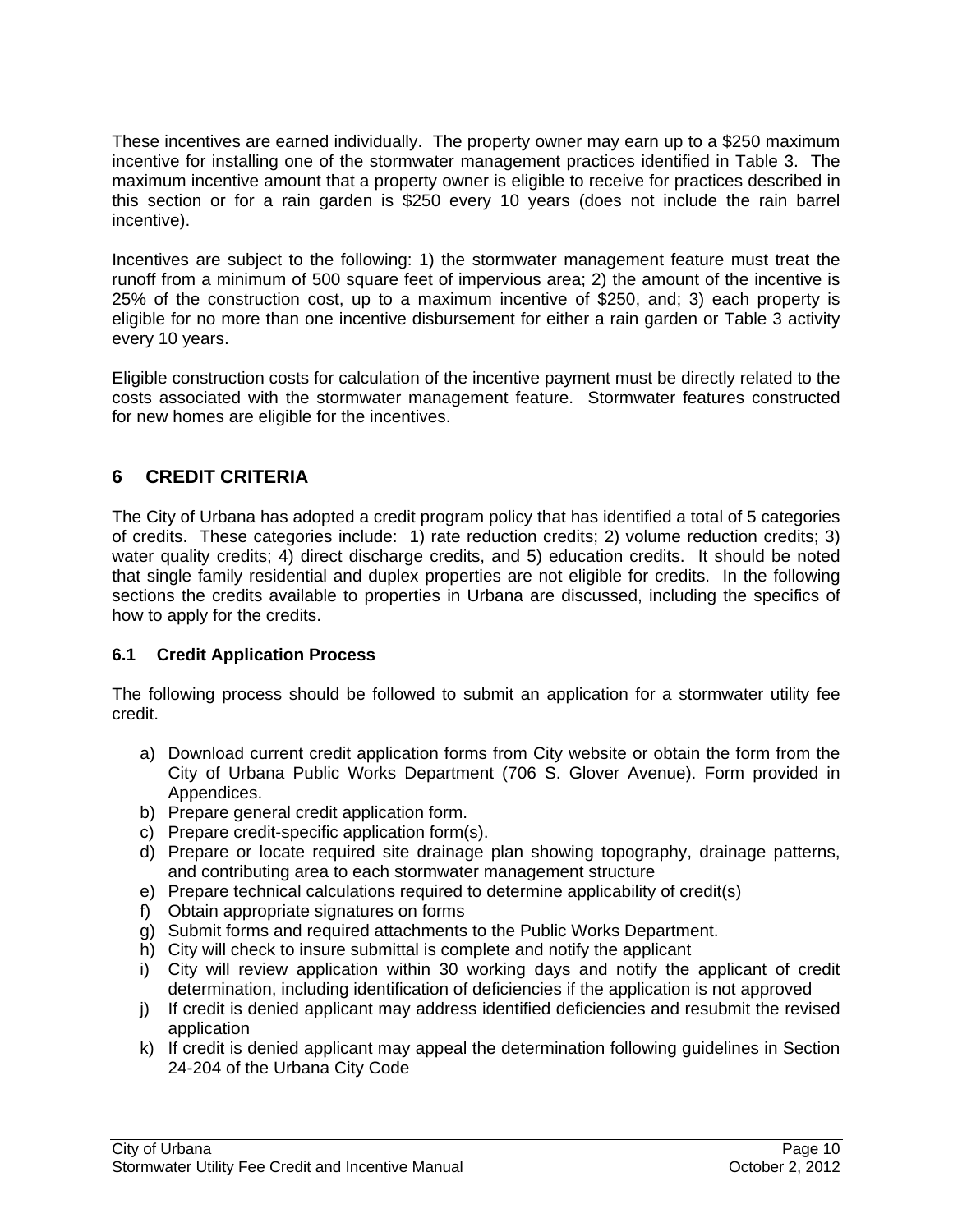The process may vary depending on the type of credit being applied for. Specific criteria are provided in the following sections.

## **6.2 Rate Reduction Credit (Maximum 20%)**

A rate reduction credit is available to properties that install and maintain stormwater rate reduction devices that control stormwater flow rates from sites to a level that is lower than what is required by the City stormwater management regulations. To qualify for this credit the property owner must design the basin, device, or BMP to control both the runoff from a 100-year rainfall event and the runoff for smaller, more frequent events. The property owner is required to submit a plan for the rate reduction stormwater management device to the Public Works Department for review and approval. The property owner's plan must be prepared and certified by a professional engineer registered in the State of Illinois with stormwater management experience. The rate reduction achieved by the stormwater management device must meet or exceed the requirements of the City's stormwater management regulations as established in the Urbana Subdivision and Land Development Code. The rate reduction device or BMP can earn up to a maximum credit of 20 percent depending on the reduction of flow rate for the specified design storms. In order to achieve the full 20% credit the rate reduction device or BMP, 100% of the site or property area must be tributary to the device or BMP. A prorated credit is available based on the percentage of total site area that is tributary to the device or BMP.

The City will apply the credit after the City approved rate reduction plan has been constructed and inspected and approved by the City.

To qualify for the Rate Reduction Credit a pond or other stormwater management facility must control runoff from the 100-year and first flush events as described in the following sections.

## **6.2.1 100-year storm discharge**

The discharge from the stormwater management facility resulting from the 100-year design storm must be controlled to the pre-development discharge rate for a 5-year design storm.

## **6.2.2 First flush rainfall discharge**

To qualify to receive the Rate Reduction Credit the property owner must also control the runoff from small frequent storm events. The first flush storm event has been chosen for this purpose. The first flush storm for Urbana is estimated to be a 1.0 inch storm. The storm volume must be released over a 24 – 48 hour period. The property owner's engineer must provide calculations that show the runoff volume from the first flush rainfall event will be managed in the stormwater management facility. The calculations must be accompanied by the output from pond routing as is required by Article III, Section 21-42, Part C (5 & 6) of the Urbana Subdivision and Land Development Code.

The total runoff volume from the first flush storm can be calculated as follows:

 $V_{\text{ff}} = 3.630 \times C \times A$ 

Where:

 $V_{\text{ff}}$  = First flush volume, post-development (in cubic feet)

C = Post-development runoff coefficient

A = Site drainage area (in acres)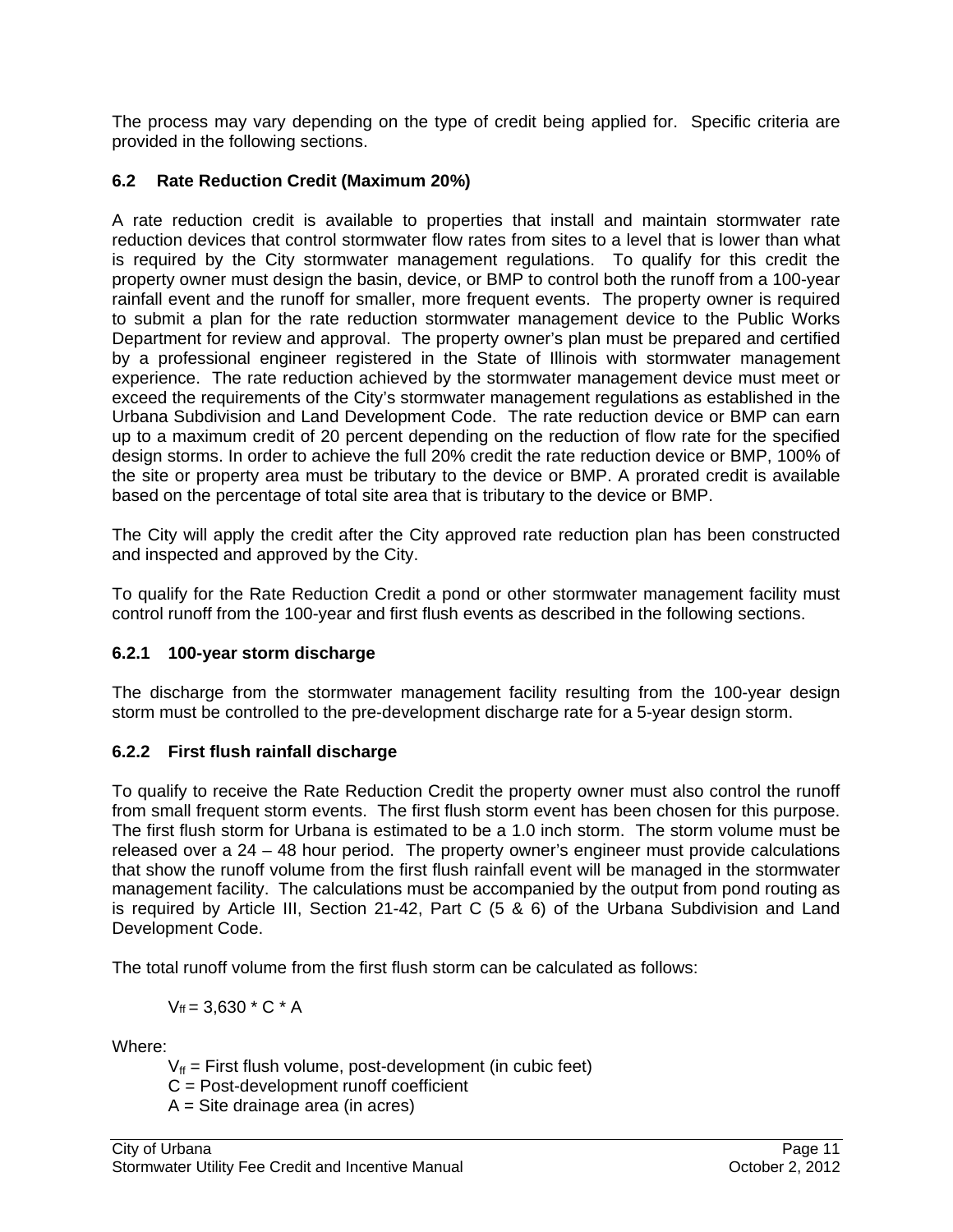Runoff rate reductions achieved using this methodology may also qualify for the Water Quality Credit (see Section 6.4).

## **6.2.3 Permeable Pavement**

To qualify for the Rate Reduction Credit the permeable pavement must meet the first flush requirements of Section 6.2.2.

The credit may be prorated based on the fraction of 1 inch of rainfall that moves through the pavement and on the fraction of the total impervious area of the property.

Permeable pavement system must be designed with an under drain system.

## **6.2.4 Rate Reduction Credit Application Process**

To receive this credit the applicant must provide the following information:

- a) A completed general credit application form
- b) A completed rate reduction credit application form
- c) A copy of the site drainage plan, showing drainage areas tributary to the detention basin
- d) Copies of technical calculations showing the computation of the design capacity of the detention basin or other qualifying stormwater management facility
- e) Copies of detention basin modeling output for the appropriate runoff volumes, outlet discharge rates, and retention times
- f) Design drawings

To qualify to receive the maximum 20 percent Rate Reduction Credit, the stormwater management facility must meet the criteria of Sections 6.2.1 and 6.2.2 of this manual. The property owner's designer must show that the stormwater management facility is properly designed to reduce the runoff rate for first flush, 50-year, and 100-year rainfall events for the entire contributing drainage area, including any offsite areas. To confirm that this criteria was met for an existing detention basin, calculations, based on the criteria in Article III, Section 21- 42, Part C (6) of the Urbana Subdivision and Land Development Code, must be provided. Built out conditions must be assumed for the entire contributing areas.

## **6.3 Volume Reduction Credit (Maximum 20%)**

Volume reduction credits are available for those activities that reduce the total volume of runoff from a property. A volume reduction credit requires the implementation of a stormwater infiltration or reuse practice. Many of these practices are also referred to as rainfall or stormwater harvesting practices, as rather than allowing the rainfall to simply runoff into a drainage system or receiving water body, the rainfall or runoff is intercepted and stored for a beneficial use, such as irrigation of lawns or plantings, or for non-potable uses such as toilet flushing.

Volume reduction practices can earn up to a 20 percent credit, depending on the fraction of the total impervious area served and the equivalent depth of rainwater or runoff that is either infiltrated or reused. The full 20 percent credit will be issued to all volume reduction practices that capture and store a 1-inch rainfall from the entire impervious area present on a property. For volume reduction practices that capture and store less than a 1-inch of rainfall from the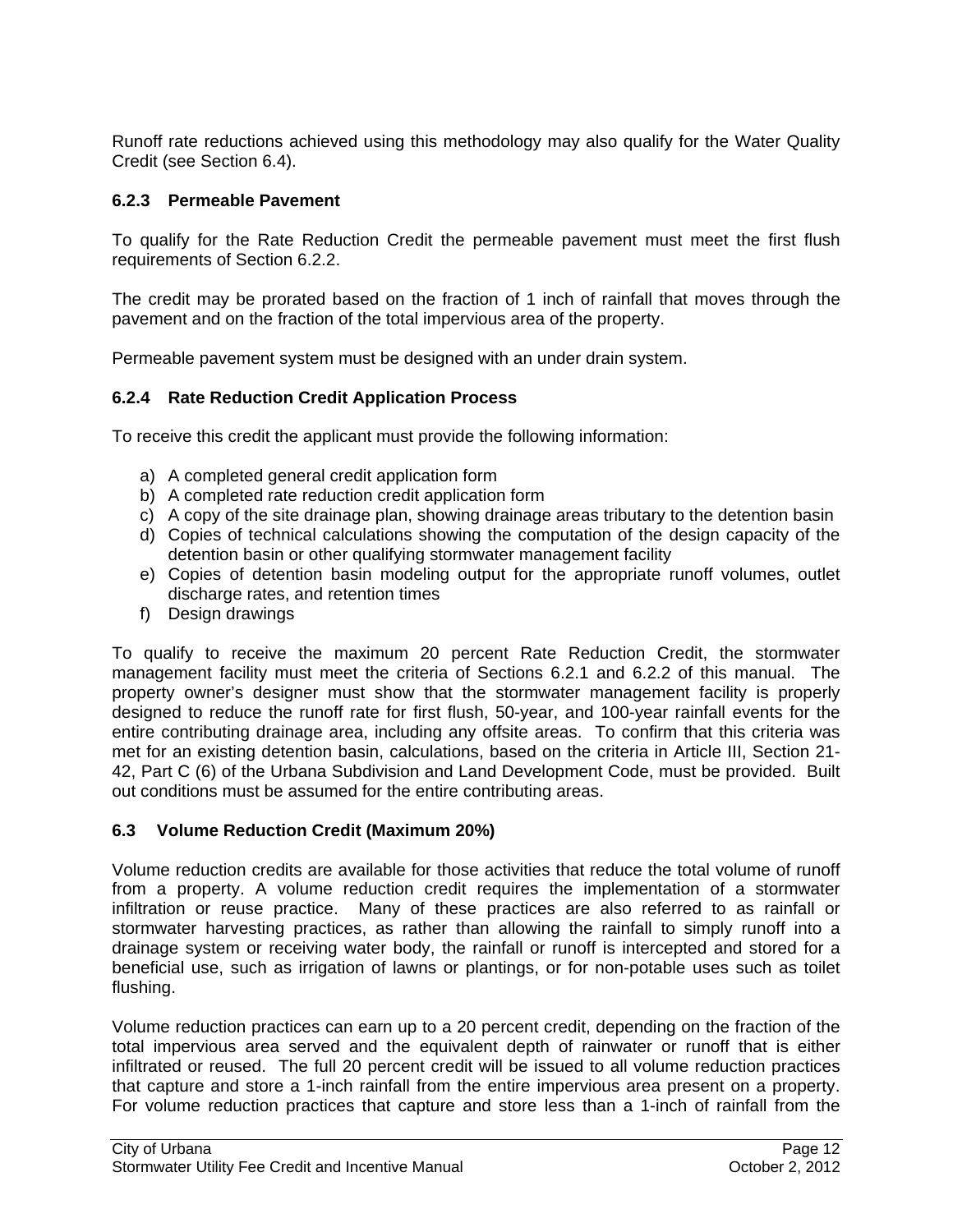entire impervious area on a property, credit will be prorated based on the fraction of rainfall, as shown on Table 4, and the fraction of the total impervious area on the property that drains into the volume reduction device.

| <b>Rainfall Depth</b> | Proration |
|-----------------------|-----------|
| $0.00 - 0.19$         | 0%        |
| $0.20 - 0.39$         | 20%       |
| $0.40 - 0.59$         | 40%       |
| $0.60 - 0.79$         | 60%       |
| $0.80 - 0.99$         | 80%       |
| 1.00 & over           | 100%      |

#### **Table 4 Rainfall Proration Table**

Volume reduction practices also provide a water quality benefit. A practice designed to capture 1.0 inch of rainfall in Urbana, Illinois will capture almost all of the runoff for 90% of the annual rainfall events, meaning 100% capture of suspended and many dissolved stormwater pollutants for most events, and a significant capture and removal for events exceeding 1.0 inches of rainfall. Therefore, a Volume Reduction Credit in all likelihood will also qualify for at least a partial Water Quality Credit.

Stormwater controls that are constructed with underdrains do not qualify for this credit.

Stormwater controls must be drained within 72 hours to qualify for a Volume Reduction Credit.

The following sections define a variety of rainfall harvesting and reuse techniques that would qualify for a Volume Reduction Credit. The City is willing to consider other techniques not listed here for Volume Reduction Credits.

## **6.3.1 Cisterns**

The Volume Reduction Credit for a cistern requires that the cistern capture and store 1 inch of rainfall from the impervious area contributing runoff. The credit may be prorated based on the fraction of the total impervious area of the property that provides water to the cistern and the fraction of rainfall depth that can be stored. The volume reduction plan must explain how the captured rainwater will be used so as to empty the stored water within 72 hours.

## **6.3.2 Green Roofs**

The Volume Reduction Credit for a green roof requires the roof to capture and infiltrate 1 inch of rainfall. The credit may be prorated based on the fraction of 1 inch of rainfall that is retained and on the fraction of the total impervious area of the property that the green roof represents.

## **6.3.3 Infiltration Basins and Bioswales**

The Volume Reduction Credit for an infiltration basin or bioswale requires the basin or bioswale to capture and infiltrate 1 inch of rainfall. The credit may be prorated based on the fraction of 1 inch of rainfall that is retained and on the fraction of the total impervious area of the property that the basin or bioswale captures.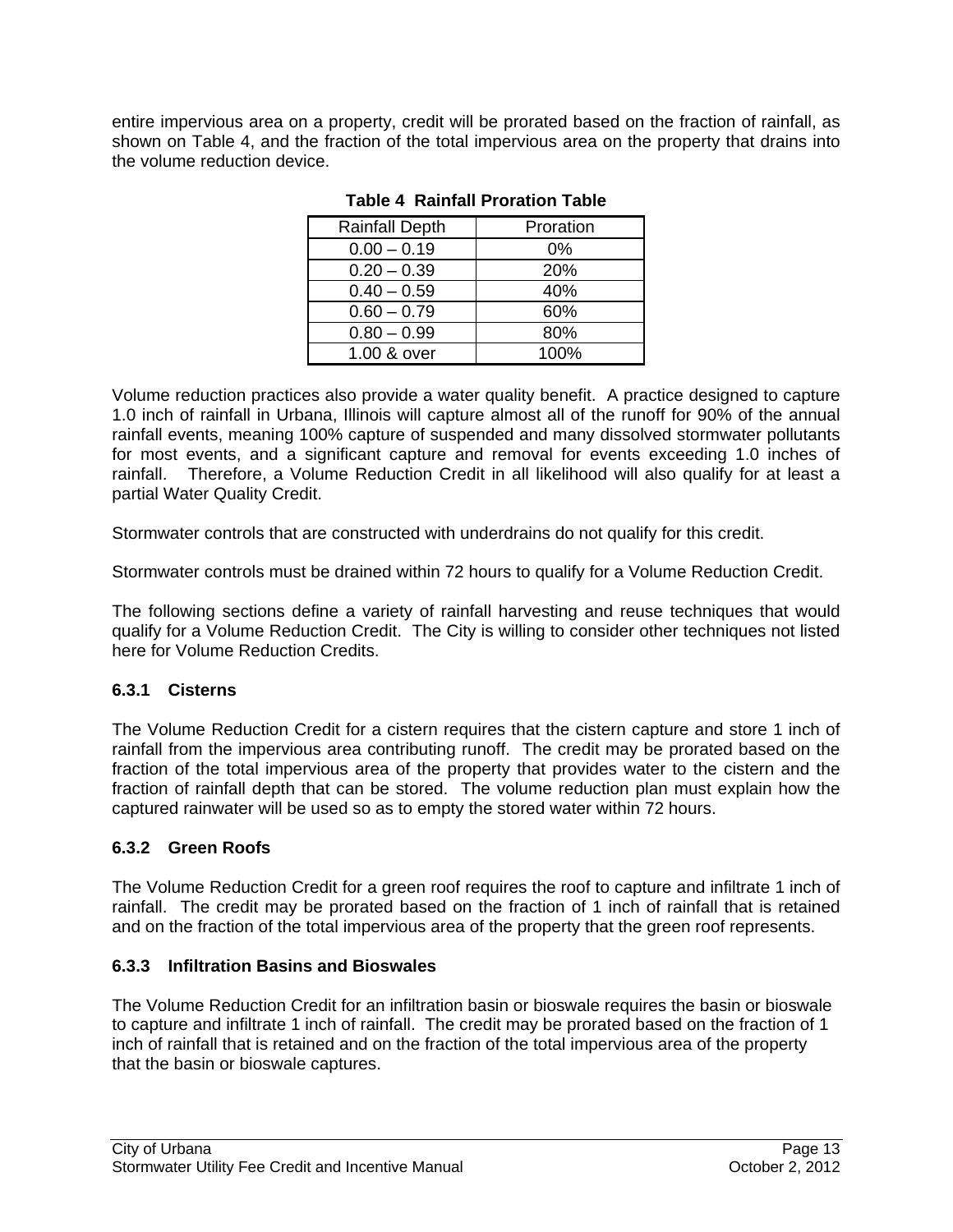## **6.3.4 Volume Reduction Credit Application Process**

To qualify for the Volume Reduction Credit, the property owner would need to submit their volume reduction plan to the City for review and approval. The property owner's plan must be prepared and certified by a professional engineer registered in the State of Illinois with experience in stormwater management. The City would apply the credit after the approved volume reduction plan has been constructed and inspected by the City.

To receive this credit the applicant must provide the following information:

- a) A completed general credit application form
- b) A completed volume reduction credit application form
- c) A copy of the site drainage plan, showing drainage areas tributary to the volume reduction control(s)
- d) A copy of calculations of the impervious areas of the site and of the contributing drainage area to each volume reduction control
- e) Copies of technical calculations showing the computation of the design capacity of the volume reduction control(s)
- f) Design drawings

#### **6.4 Water Quality Credit (Maximum 10%)**

Properties that provide measures to improve the quality of stormwater runoff that leaves the property may be eligible to receive a Water Quality Credit. For those properties that are granted either a rate or volume reduction credit, the Water Quality Credit may be added to those credits.

A credit may be provided to those applicants' properties that discharge a portion or all of their impervious area runoff to structural or non-structural best management practices (BMPs). The water quality credit will be granted if the applicant can demonstrate that the BMPs are designed to provide a minimum of 75 percent reduction in total suspended solids (TSS) in the stormwater runoff, as measured on an annual basis. Engineering calculations and, if applicable, vendor specifications for manufactured BMPs shall be submitted to demonstrate the minimum 75 percent TSS removal efficiency of the BMPs.

The maximum amount of Water Quality Credit that will be provided is 10 percent. The final credit can be prorated based on the fraction of the total impervious surfaces on site that flows through the BMP.

To qualify for the Water Quality Credit, the property owner is required to submit their water quality plan to the City for review and approval. The property owner's plan must be prepared and certified by a professional engineer registered in the State of Illinois with stormwater management experience. The City will apply the credit after the approved water quality plan has been constructed and inspected by the City.

The following sections define a variety of BMP's that qualify for Water Quality Credits. The City is willing to consider other techniques that are not listed that can demonstrate the ability to achieve 75 percent total suspended solids removal from the runoff.

a) *Water Quality Detention Basins*. Water quality detention basins are efficient at sediment removal and for that reason their design often includes a pretreatment area (forebay) or device that promotes sediment removal in an area of the detention basin that can easily be cleaned. The water quality storage volume is typically computed based on the volume of runoff generated by the "first flush" depth of runoff, assumed to be 1.0 inches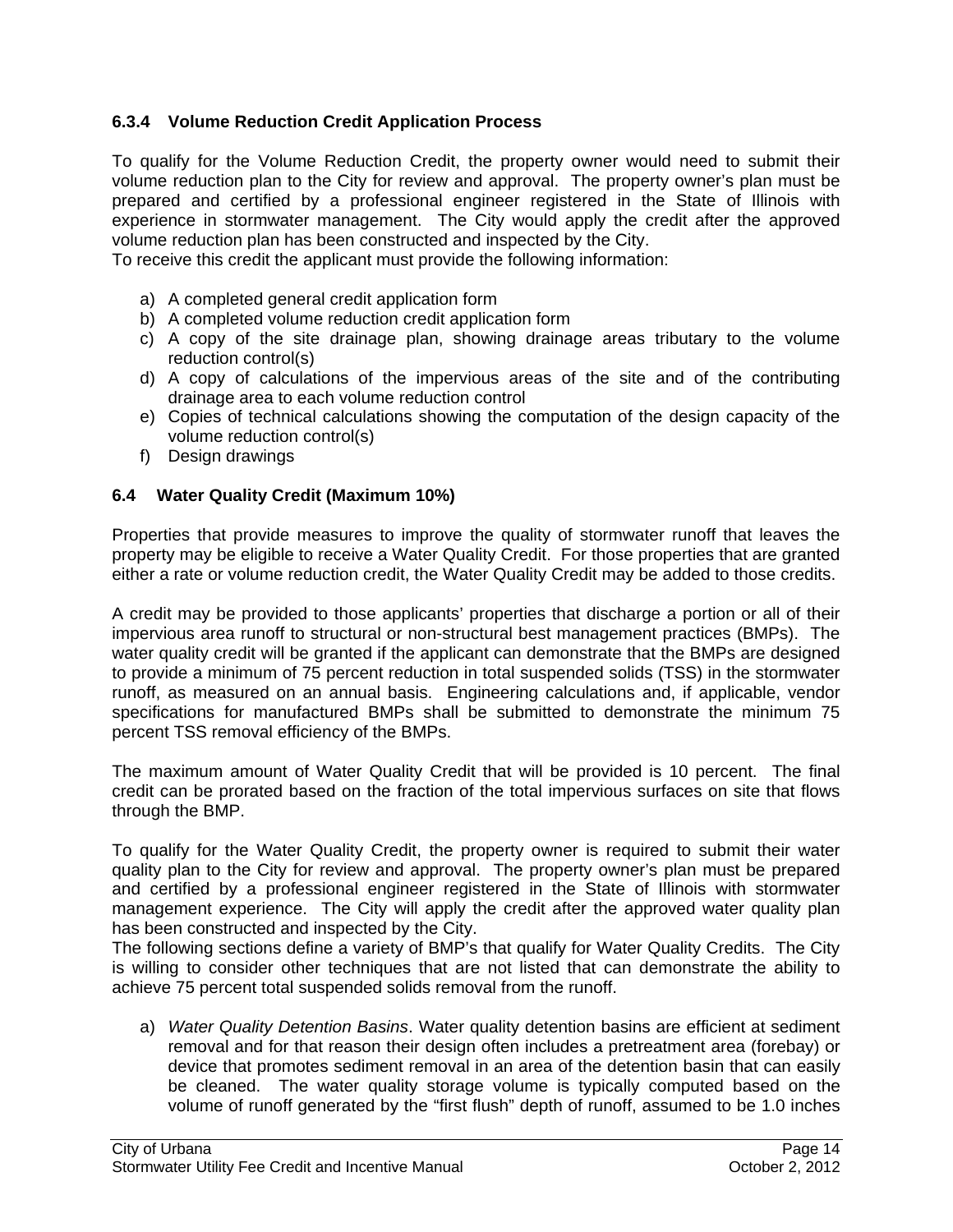in Urbana. The water quality, or first flush volume can be computed by the following equation

 $V_{ff} = 3.630 * C * A$ 

Where:

- $V_{\text{ff}}$  = First flush volume, post-development (in cubic feet)
- C = Post-development runoff coefficient
- A = Drainage area tributary to detention basin (in acres)

In order to qualify for the maximum 10 percent credit, water quality detention basins must be designed to the  $V_f$  volume for the entire property and must demonstrate a 75 percent removal of TSS.

b) *Bioswales.* The water's flow path, along with the wide and shallow ditch, shall be designed to maximize the time water spends in the swale, which aids the trapping of pollutants and silt. Biological factors also contribute to the breakdown of certain pollutants. A common application of vegetated swales is around parking lots, where substantial automotive pollution is collected by the paving and then flushed by rain. The bioswale, or other type of biofilter, wraps around the parking lot and treats the runoff before releasing it to the storm sewer.

In order to qualify for the maximum 10 percent credit, bioswales must be designed to collect and treat a 1-inch rainfall from all of the total impervious area on a property. Partial credits are available based on the fraction of total impervious area on the property served by the bioswales.

c) *Manufactured BMPs.* Some of these devices are considered hydro-dynamic separation units, others use micro-screening techniques, and others provide biofiltration in a closed environment. Manufactured BMPs qualify for the Water Quality Credit if properly sized to remove 75 percent TSS.

In order to qualify for the maximum 10 percent credit, a manufactured BMP must be designed to collect and treat a 1-inch rainfall. Partial credits are available based on the fraction of total impervious area on the property served by the manufactured BMP. The BMP must treat runoff from at 20 percent of the total impervious area on a property to be considered for this credit.

To receive this credit the applicant must provide the following information:

- a) A completed general credit application form
- b) A completed water quality application form
- c) A copy of the site drainage plan, showing drainage areas tributary to the water quality BMP
- d) Copies of technical calculations showing the computation of the water quality storage required
- e) A copy of calculations of the impervious areas of the site and of the contributing drainage area
- f) Copies of detention basin modeling output for the appropriate runoff volumes and retention times for water quality detention basins
- g) Design drawings if retrofit or new construction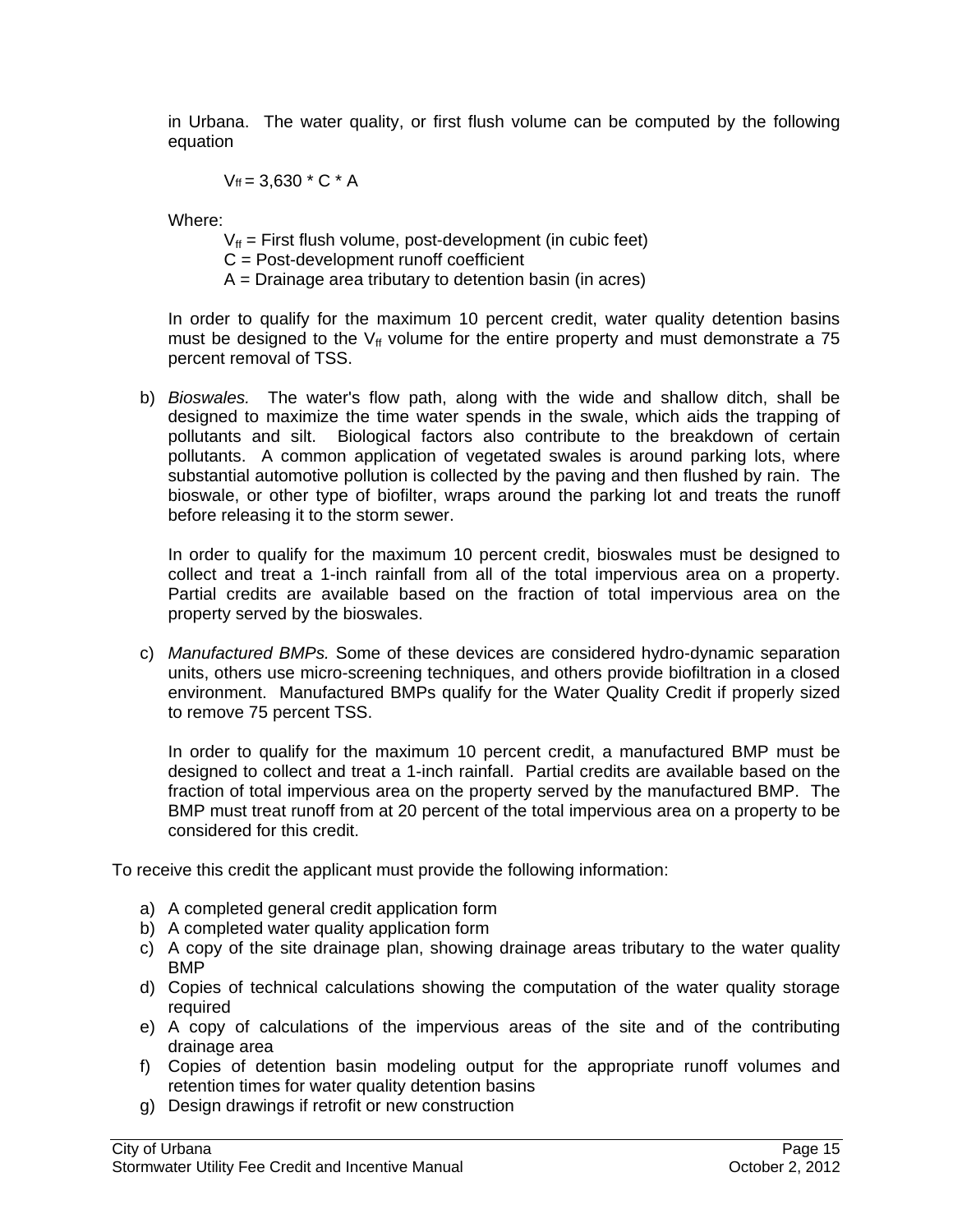## **6.5 Educational Credits (up to 50%)**

This credit is only applicable to local K-12 education institutions. National studies have shown that programs targeted at these students can be very effective at spreading the messages throughout a household.

1. The City will provide a credit to educational institutions on an annual basis at a rate of \$5.00 per student for providing instruction in accordance with an approved curriculum. Education credits are based on the number of students actually participating in the education curriculum in a school year. There are numerous water quality-based education programs that may be adopted by local school systems. The curricula for which credit applications are to be submitted must be approved by the City, whether it is a nationally accepted program or a program written by the institution. Examples of qualifying curricula are available at the websites of the United States Environmental Protection Agency (http://cfpub.epa.gov/npdes/stormwater/menuofbmps/index.cfm?action=browse&Rbutton =detail&bmp=8&minmeasure=1 and American Cities Foundation

http://www.amcities.org/files/learning-stormwater.pdf

To remain eligible for this credit, the applicant shall, on an annual basis, provide a copy of the lesson plan(s), demonstrate that the lesson plan(s) is (are) consistent with the educational content deemed appropriate by the U.S. EPA for stormwater education, and provide documentation of the number of students taught that year. This credit is limited to the number of children enrolled in the applicant's school and in the target audience grade at the time of the application

To receive this credit the applicant must provide the following information:

- a) A completed general credit application form
- b) A completed education credit application form
- c) A copy of the proposed curriculum and identifying the target audience (i.e.;  $5<sup>th</sup>$  graders)

## **6.6 Direct Discharge Credit (up to 50%)**

Properties that discharge directly to stormwater facilities or conveyances that are not maintained by the City and that do not eventually re-enter City-maintained drainage systems or streams, exert a lower demand for service on the City's stormwater program than do properties whose runoff must be accommodated by drainage system capacity, planning, and floodplain management. In recognition of that reduction in demand, the City will provide up to a 50 percent credit to those qualifying properties.

Credit amounts are based on the amount of area that does not directly discharge into City stormwater infrastructure. For properties that partially drain into City infrastructure, a prorated credit amount will be determined based the area that does not directly discharge into City stormwater infrastructure.

To receive this credit, the applicant must submit site plans for the property demonstrating which portion(s) of the parcel qualify for this credit and the credit will be prorated accordingly. This credit is not available for single family or duplex properties. The Saline Branch, McCullough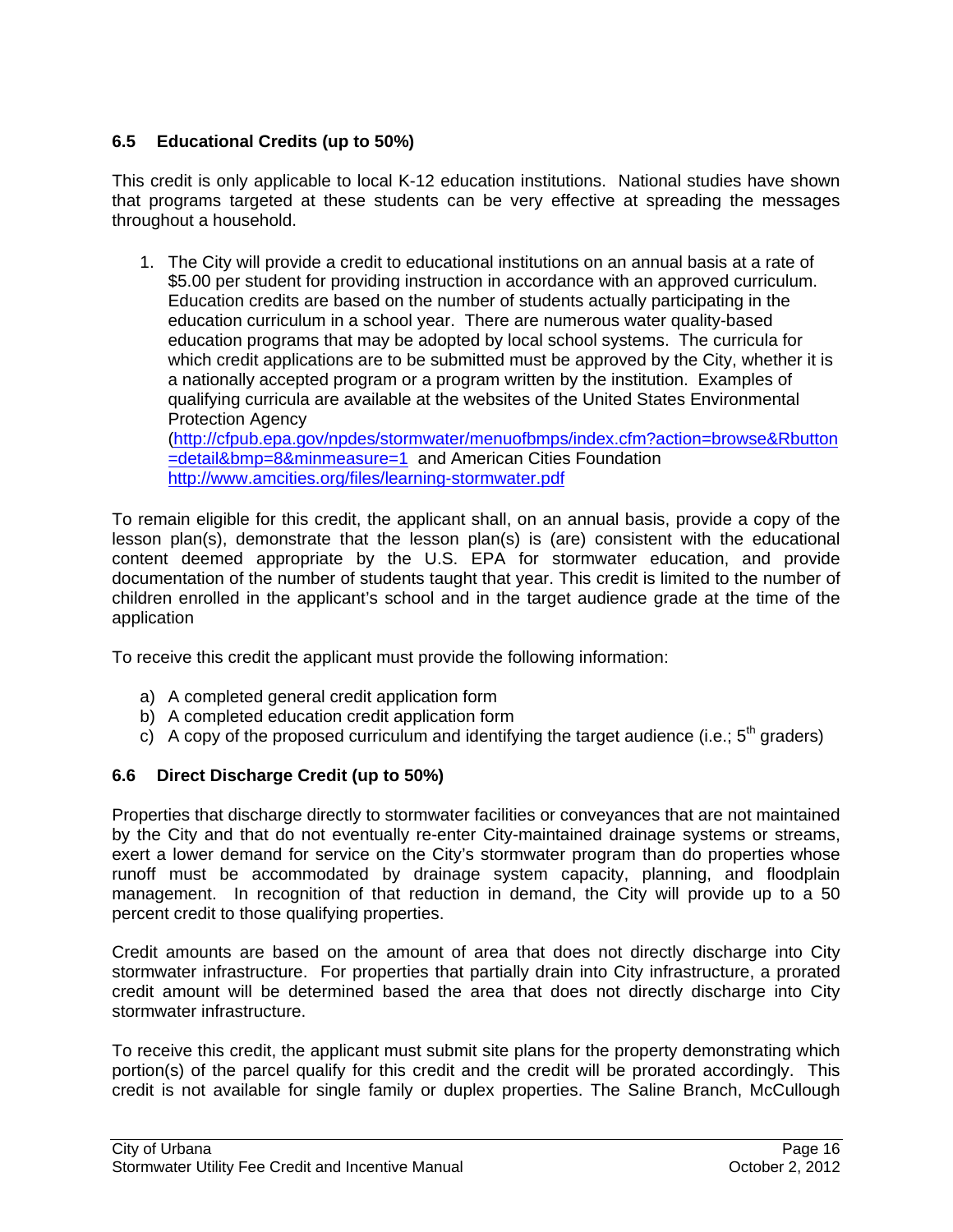Creek, and Saint Joseph Drainage District Ditch east of High Cross Road are the creeks or streams not maintained by the City.

To receive this credit the applicant must provide the following information:

- a) A completed general credit application form
- b) A completed direct discharge credit application form
- c) A copy of the site drainage plan, showing delineated drainage areas that discharge to receiving waters outside the City of Urbana and all of the impervious area on the property
- d) A copy of calculations of the impervious areas of the entire property and of the noncontributing drainage area

## **7 EXAMPLES**

The following example applications of the City of Urbana Stormwater Utility Credit and Incentive Manual are intended to provide guidance on the process of determining and applying for credits and incentives. The examples are not intended to cover all possibilities for credit applications. Any questions or uncertainties should be addressed to the Stormwater Coordinator at the City of Urbana Public Works Department for answers. These examples are fictitious and any resemblance to actual situations is merely coincidental. The following credit and incentive scenarios are reviewed:

- Rain Garden Incentive single family residential property
- Runoff Volume Reduction Incentive / credit small business property
- Runoff Rate Reduction commercial site
- Water Quality / BMP Credit big box site
- Direct Discharge Credit mini-storage facility

## **7.1 Example 1. Rain Garden Incentive**

A homeowner decides to build a rain garden as part of a front yard landscaping project. The house has 2,000 square feet of roof evenly distributed between front and back. There is a downspout on each corner of the house. The homeowner can build either a single rain garden to capture the runoff from one downspout, thus having a contributing area of 500 square feet (1/4 of the roof area), or may have a rain garden for each of the front yard downspouts fed by the runoff from 1,000 square feet of roof top, or she may have a single rain garden that captures the runoff from both downspouts. She decides to build a single rain garden that will capture the runoff from the entire front side of the house.

In the design the homeowner reports that she has evaluated the soils and determined that she will have to amend them to increase the infiltration in the rain garden. The homeowner decides that she will design the rain garden to have a 5 inch ponding depth. She calculates the size of the rain garden to be:

Rain Garden Area = Contributing Area / Ponding Depth  $= 1,000/5$  $= 200$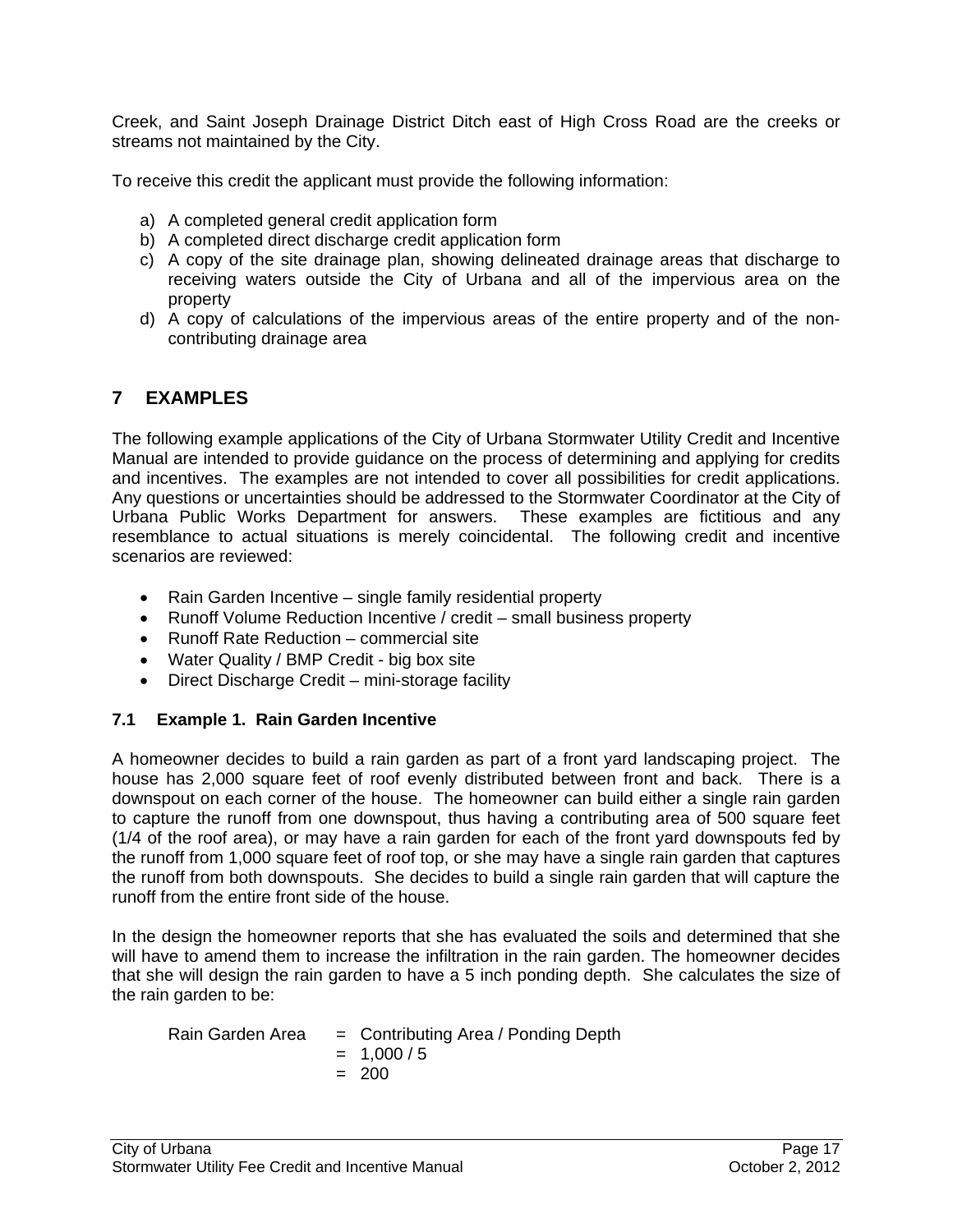Where: Areas are in square feet Ponding depth is in inches

On a drawing of her front yard she approximates the shape of the garden as 10 feet wide by 20 feet long, running parallel to the house and located slightly further from the foundation of the house than the minimum distance of 10 feet. She develops a planting plan with the assistance of a local nursery utilizing predominantly native plants.

The Incentive Application Form, including the Rain Garden Incentive section is completed and submitted along with the rain garden plan for consideration by the City of Urbana Public Works Department. Once approval is received from Public Works the homeowner can install the rain garden. When the rain garden is complete the homeowner should notify the Public Works Department the installation is confirmed the incentive disbursement will be approved.

## **7.2 Example 2. Runoff Volume Reduction Incentive / Credit**

A local florist has decided to capture and reuse rainwater from a portion of the roof on the shop. The shop is on a half-acre lot. The total impervious area is 20,000 square feet, which is 6.5 ERUs. The portion of the roof from which the rainwater will be harvested is calculated to be 1200 square feet. The owner decides that an above ground cistern is the best solution since the property is built out and cost is a concern.

The criteria to qualify for the incentive are capturing and reducing the volume of a 1 inch rainfall event and that the contributing area be at least 500 square feet. The calculations for the cistern are as follows:

| Volume | $= 7.48$ x Contributing Area X Rainfall Depth / 12<br>$= 7.48 \times 1200 \times 1 / 12$<br>$= 748$ gallons                                                                                     |
|--------|-------------------------------------------------------------------------------------------------------------------------------------------------------------------------------------------------|
|        | Where: Areas are in square feet<br>Rainfall depth is in inches<br>Volume is in gallons<br>$7.48$ = conversion factor for cubic feet to gallons<br>$1/12$ = conversion factor for inches to feet |

A volume reduction plan is developed that details how the captured water volume will be utilized within a 72 hour period so as to maximize the rainfall harvesting capacity of the cistern.

The costs are estimated as:

| <b>Total cost</b>  | \$1,100 |
|--------------------|---------|
| Delivery and setup | \$100   |
| Tank stand         | \$100   |
| Pump and piping    | \$200   |
| Tank (750 gal)     | \$700   |

The analysis of whether to apply for credit an incentive is next. For the incentive approach 25% of the project cost is \$275, so the incentive would be the maximum, or \$250.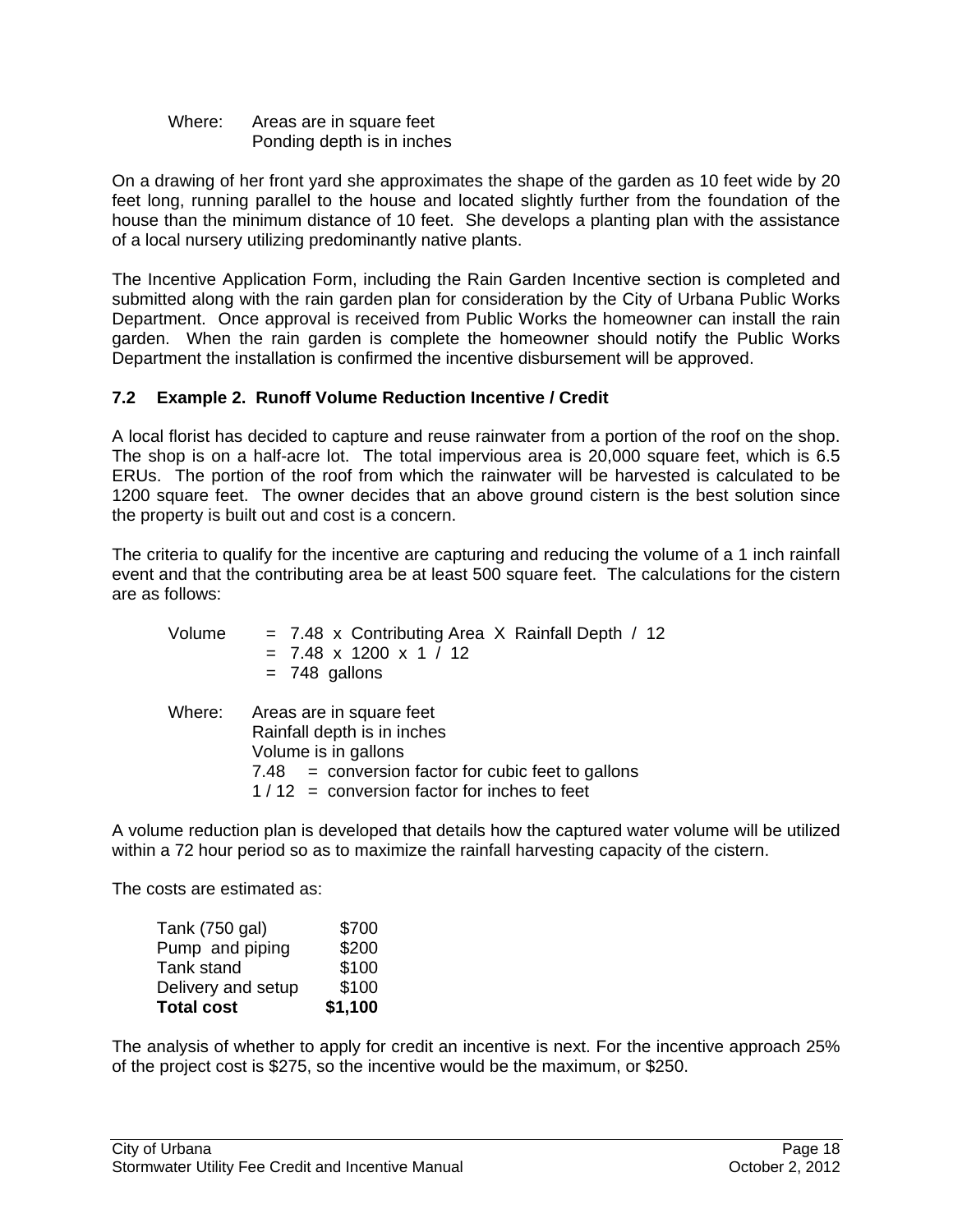For a credit the area would be prorated by dividing 1,200 square feet of rooftop by the total site impervious area of 20,000 square feet. The proration factor would be 6%. The maximum credit is 20%, therefore the credit for 6% or the impervious area would be 1.2%. At a rate of \$4.94 per month per ERU, the monthly charge to the property would be \$32.11. The credit for the cistern would be \$0.39 per month, or \$4.68 a year. The 10 year credit would be \$46.80 as compared to \$250 for the incentive, so the decision of the shop owner would be to apply for the incentive.

## **7.3 Example 3. Runoff Rate Reduction Credit**

A local property management firm is the owner / operator of a large commercial development in Southeast Urbana. When the property was first developed a large detention basin was built to comply with local regulations. Because of the amount of impervious area that would be built on the site and the proximity of the site to a portion of the City's stormwater drainage system that is already at or near capacity, the developer designed and built the basin with excess storage that would provide control of events larger than the design rainfall. The property owner believes that the additional storage he provided in the detention basin may be capable of controlling the runoff rate of the 100-year storm and has decided retain a qualified professional and apply for the Rate Reduction Credit.

To qualify for this credit the qualified professional must review the detention basin's design and determine the volume of detention storage that would be required to control the discharge rate for the 100-year rainfall event. The discharge rate would be limited to the discharge rate of an uncontrolled 5-year storm event. If the amount of excess detention storage that has been provided is at least as large as the volume required for the 100-year design storm the engineer will design modifications to the outlet structure that would allow the discharge rate of the 100 year storm and the first flush (1.00 inch) rainfall to be properly controlled and the property would qualify for the Rate Reduction Credit. If the excess storage is not large enough a valuation will need to be made of the practicality of retrofitting the storage volume of the pond to satisfy these requirements.

When the general credit application and rate reduction credit application forms are completed and certified they will be submitted to the City of Urbana Public Works Department accompanied by a copy of the required maintenance report.

## **7.4 Example 4. Water Quality Credit**

A big box development in Southeast Urbana has a detention basin that was built to the City's current standards. The basin captures the runoff from 20 acres of building rooftop and pavement. The basin has a surface area of 1 acre and was not designed to provide any storage above that required for permitting. The owner is interested in finding out whether the basin can cost effectively be modified to qualify for credits. A qualified professional has been retained to evaluate the feasibility of retrofitting the basin so that it would qualify for the Water Quality Credit.

After reviewing the information from the design and construction of the existing detention basin the evaluation for the Water Quality Credit is performed. With the entire 20 acres of impervious surface on the site contributing runoff to the detention basin, the water quality storage volume, or first flush storage volume that would need to be added to the detention basin is calculated as: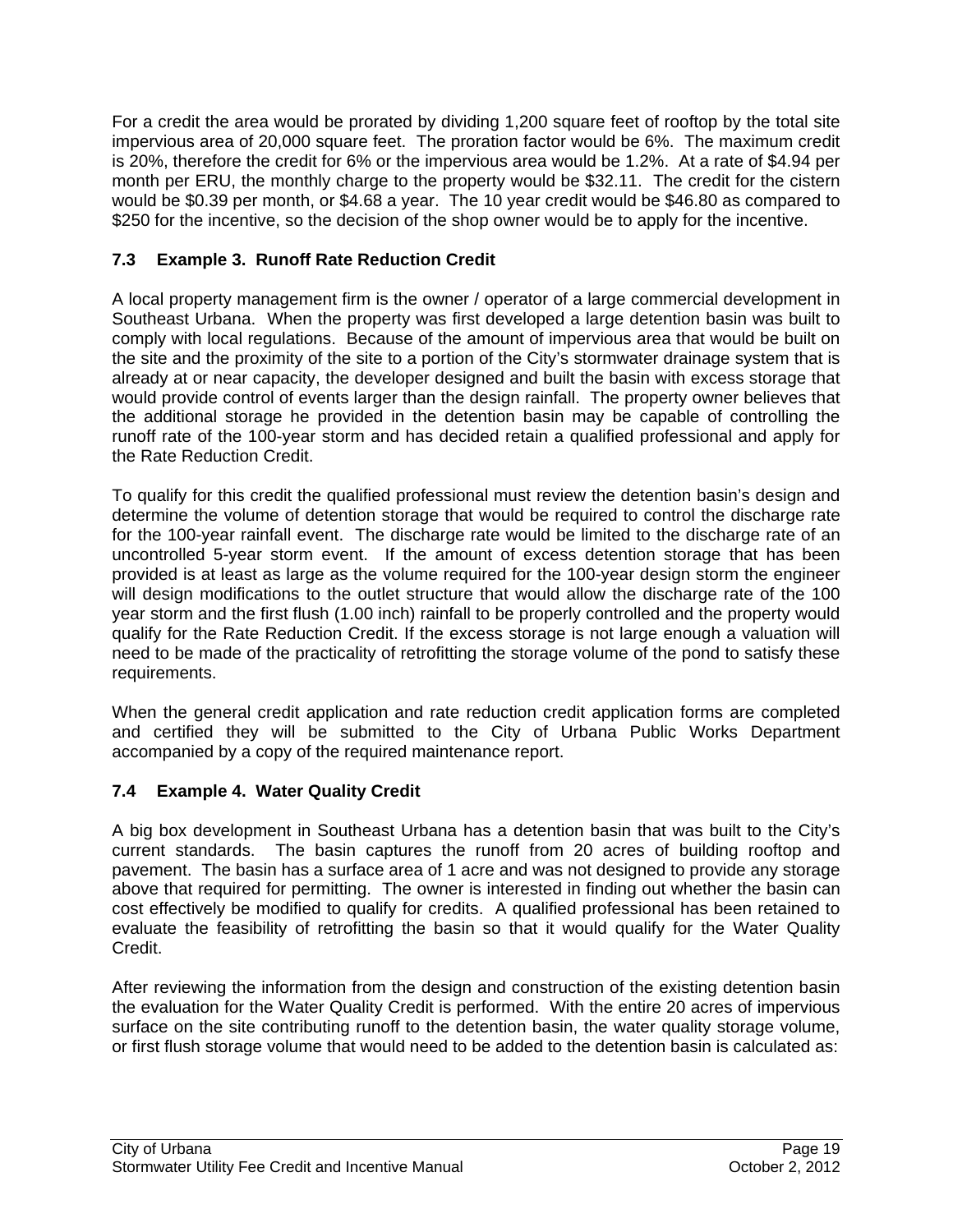$V_{\text{ff}}$  = 3,630  $*$  C  $*$  A  $= 3,630 * 0.95 * 20$  $= 68,970$  cubic feet

where the runoff coefficient, "C", is assumed as 0.95

In order to accommodate the addition of 69,000 cubic feet of storage the pond would need to be enlarged by:

- a) increasing its footprint,
- b) by increasing the depth in this case by 1.6 feet, or
- c) some combination of a & b.

In addition, the outlet would need to be modified to insure the proper retention time for the water quality volume and a maintenance plan would need to be developed for periodic removal of accumulated sediment. The qualified professional next prepares a cost/benefit analysis of the retrofit costs and the cost recovery through credits.

An alternative method of total suspended solids control could be provided by installing flowthrough manufactured BMPs at the inlet(s) to the basin. As in the example above, the appropriate sized unit must be determined for each detention basin inlet and the total retrofit cost calculated and compared to the cost recovery through credits to determine the feasibility of this option.

If the owner elects to retrofit the detention basin as described in the two options above it would qualify for the entire 10 percent Water Quality Credit because all of the site's impervious areas discharge to the detention basin.

The submittal for this credit based on the detention basin retrofit includes the completed and certified General Credit Application and Water Quality Credit Forms, the model results, and the design for the outlet retrofit. If the manufactured BMP alternative is proposed the submittal would require the completed and certified General Credit Application and Water Quality Credit Forms, the BMP sizing results, and the design for the inlet retrofit(s).

## **7.5 Example 5. Direct Discharge Credit**

ABC Mini Storage has built a facility in Northeast Urbana that discharges directly out of the city to the Saline Branch. The facility has a 20,000 square foot building and approximately 16,000 square feet of paved area and sidewalks.

After examining topographic maps the owners feel that they may be eligible for a Direct Discharge Credit of up to 50% for a portion of their property and decide to hire a qualified professional to prepare a Direct Discharge Credit Application.

The first step for the qualified professional is to confirm that the property qualifies for the credit. The professional reviews maps showing the topography, drainage, and the City's corporate boundaries in the immediate vicinity and downstream of the owners' property. It is determined that the runoff from a portion of the property does indeed discharge outside the city limits without entering any city owned or operated drainage infrastructure.